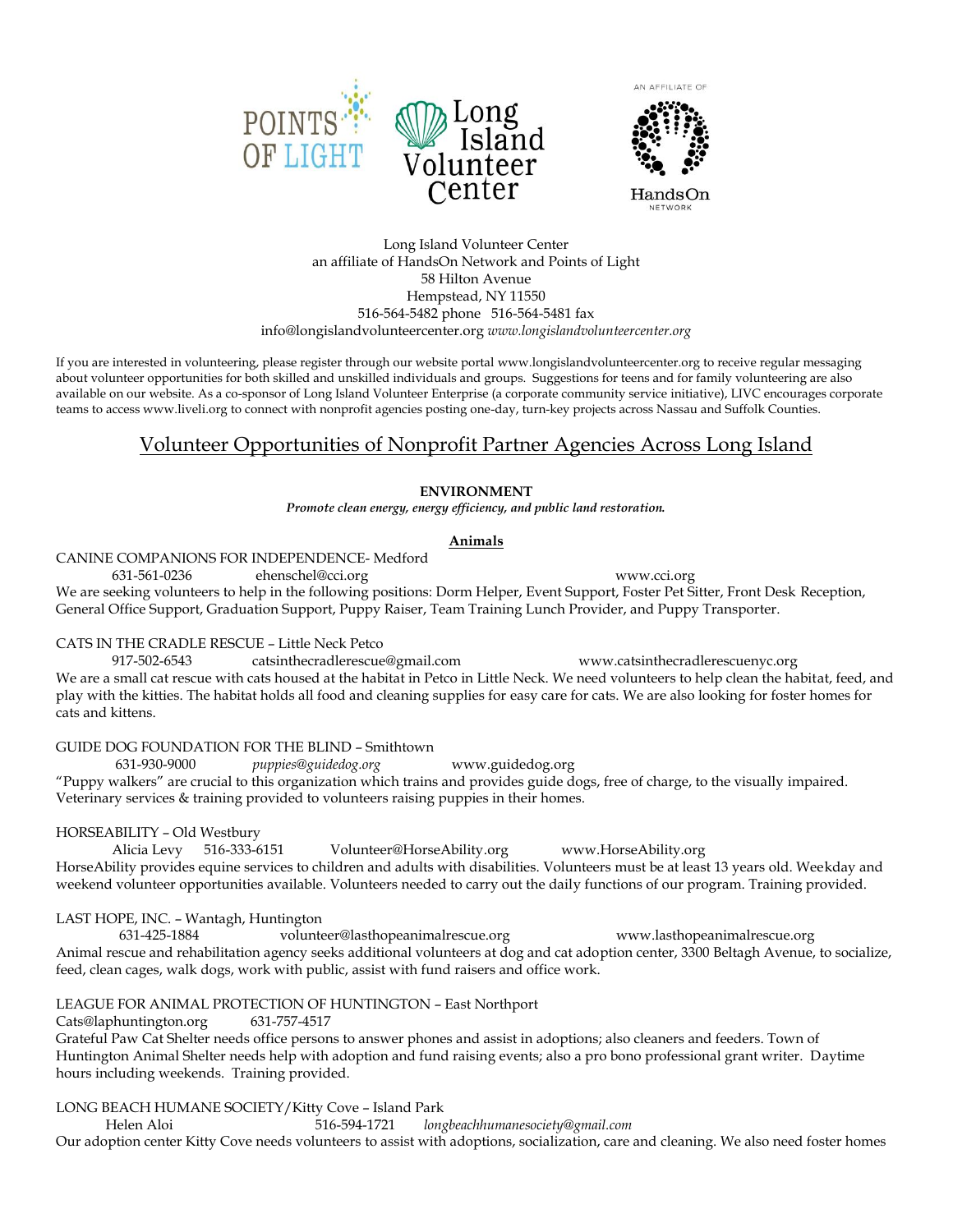for young kittens that are bottle-fed and/or just learning how to eat. We are open 7 days a week and all shifts are available.

#### PAL-O-MINE EQUESTRIAN – Islandia

Rachel Gearwar 631-348-1389 *rgearwar@pal-o-mine.org* Provides therapeutic, recreational and competitive horseback riding to physically, cognitively and emotionally disabled individuals of all ages. Weekly and on-going volunteer opportunities. Training provided.

#### PET SAFE Program of the NSPCA – Wantagh

Beverly Poppell & Liz Fox 516 404-5513 [bpoppell@ncspca.us](mailto:bpoppell@ncspca.us) and [lfox@ncspca.us](mailto:lfox@ncspca.us) This coalition of agencies educates pet owners about disaster preparedness. Volunteers hand out information at dog shows, etc.

SAVE-A-PET, Animal Rescue and Adoption Center – Port Jefferson Station

Lynn Schoepfer 631-473-6333 *[saveapetedu@gmail.com](mailto:saveapetedu@gmail.com)* saveapetny.org Volunteers walk dogs, tend cats, and assist with supply drives, off site adoption events and fundraising event.

#### **Nature**

#### CROSSROADS FARM AT GROSSMANS - Malverne

Lee Jacob 516-881-7900 *volunteer@nassaulandtrust.org* volunteer.nassaulandtrust.org Operated by the Nassau Land Trust this 5 acre organic farm welcomes volunteer assistance with field work, farm stand, education programming, data entry, marketing and event planning.

THE GARDEN CITY BIRD SANCTUARY – Garden City

516-808-2153 *gcbirdsanctuary@gmail.com* www.gcbirdsanctuary.org Welcomes volunteers of all ages and abilities to help landscape and maintain 9 acre site and to assist with events.

FLORAL PARK CONSERVATION SOCIETY – Floral Park

Dennis McEnery dennis.mcenery@zurichna.com Various volunteer needs posted on LIVC website.

FRIENDS OF HEMPSTEAD PLAINS at Nassau Community College– Hempstead

Betsy Gulotta 516-572-7575 x26531 *betsy.gulotta@ncc.edu* Volunteers help with habitat management, cutting shrubs, removing non-native plants, planting, seeding, and helping with educational programs and special events.

#### FRIENDS OF THE BAY – Oyster Bay

Paul DeOrsay 516-922-6666 *p.deorsay@friendsofthebay.org* www.friendsofthebay.org Volunteers monitor water quality and endangered wildlife, remove invasive plants.

GARVIES POINT MUSEUM AND PRESERVE – Glen Cove

Veronica Natale 516-571-8010 *vnatale@nassaucountyny.gov* www.garviespointmuseum.com Volunteers can help with teaching educational programming to schools & scouts, help out at annual major events (Native American Feast, weekend before Thanksgiving), work with collections/cataloging individuals and participate in removal of invasive plants.

|              | LONG ISLAND GREENBELT TRAIL CONFERENCE - Smithtown         |                     |
|--------------|------------------------------------------------------------|---------------------|
| 631-360-0753 | ligreenbelt@verizon.net                                    | www.ligreenbelt.org |
|              | Needs include trail maintenance and office help. MWF 12-2. |                     |

## NORTH FORK ENVIRONMENTAL COUNCIL – Mattituck

Dan Durett 631-298-8880 *office@nfec1.org* www.nfec1.org

If you have passion about environmental issues, please check our website to see the many areas such as events planning, public speaking, fundraising, clerical work where your interests and talents can be best used.

OPERATION SPLASH (Stop Polluting Littering and Save Harbors) – Freeport

Stefanie Scherner *stefaniescherner@hotmail.com* www.operationsplash.org Join our all-volunteer organization to clean up trash in local waterways, beaches, marshes and assist with presentations.

PLANTING FIELDS STATE HISTORIC PARK – Oyster Bay

Elsa Eisenberg 516-922-8670 *eeisenberg@plantingfields.org*

Volunteers commit 4 hours per week as gardeners, guides, receptionists, and gift shop during our season April 1-September 30.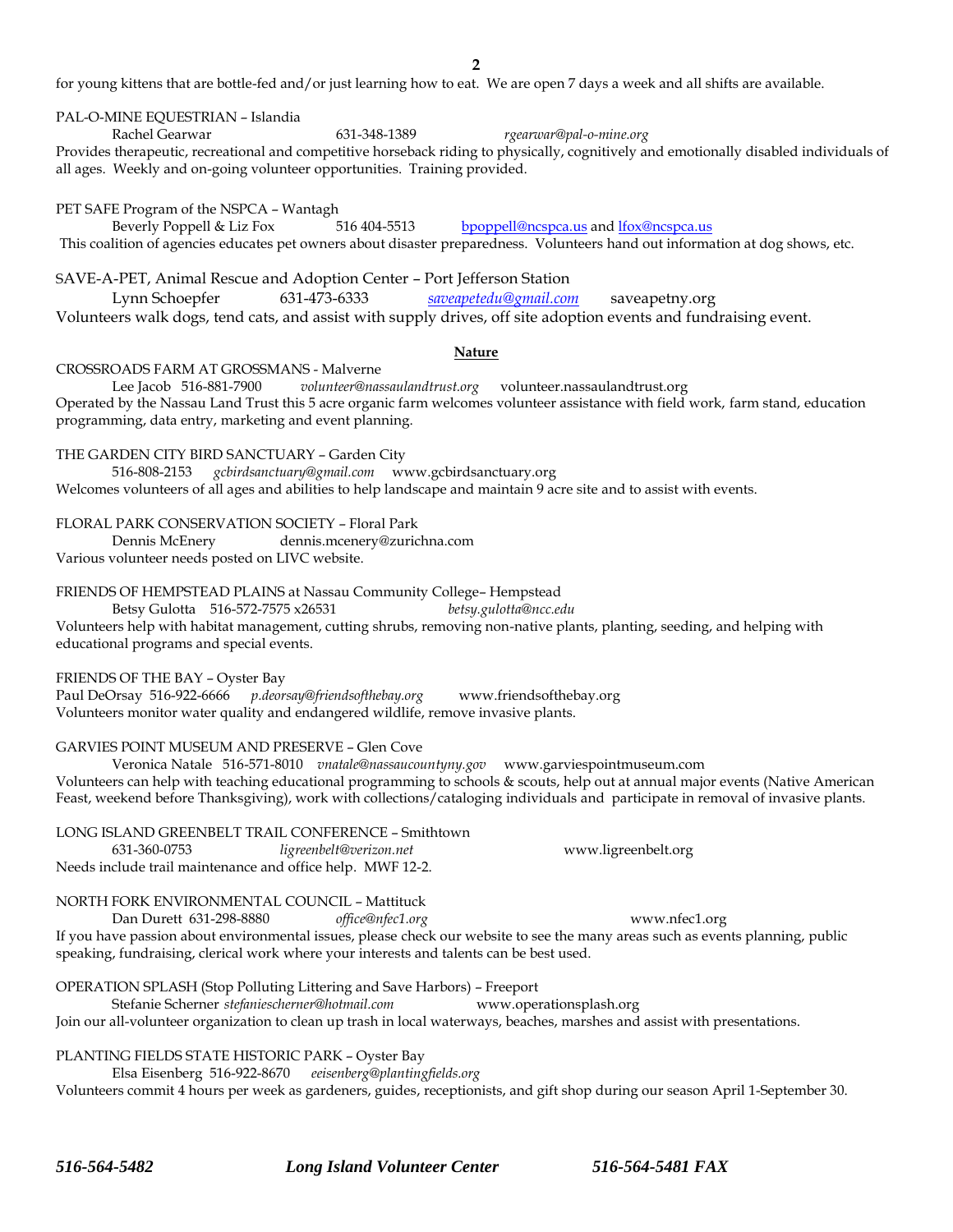### THE NATURE CONSERVANCY – Cold Spring Harbor

631-367-3225 *volunteer-li@tnc.org* www.nature.org Volunteers are involved in a variety of programs & special events; also serve as preserve monitors, office assistants. Listings are posted on the website.

#### SIERRA CLUB, LI GROUP

Jane Fasullo 516-826-0801 *jfas1@optonline.net* www.lisierraclub.org This self-supporting sub-entity of the national Sierra Club works to preserve and protect the natural environment of LI. Volunteers assist with outdoor activities, with educational presentations, political activism, research, publicity, events.

## SWEETBRIAR NATURE CENTER – Smithtown

Eric Young 631-979-6344 x102 *eyswbriarnc@aol.com*

Located on a woodland preserve along the Nissequogue River, the Center relies on volunteers to support its mission to provide nature education and wildlife rehabilitation. Volunteer positions include animal care, special events, gardening, teaching, program assisting, butterfly house, reception. Retirees and teenagers 16 and over welcome!

#### THEODORE ROOSEVELT SANCTUARY & AUDUBON CENTER– Oyster Bay

Kathryn D'Amico kdamico@audubon.org 516-922-3200 www.ny.audubon.org Those who love to work in the outdoors can assist with the maintenance of nature trails and grounds, do light custodial work in the nature center, assist with education programs, provide receptionist and office support, help with captive wildlife care, inform beach-goers about beach nesting birds, and help restore sanctuary habitats.

#### THE WATERFRONT CENTER – Oyster Bay

Cameron Jenness 516-624-7245 *cameron@thewaterfrontcenter.org* www.thewaterfrontcenter.org Varied volunteer positions include updating databases, maintaining grounds, repairing boats, preparing crafts for educational programs, aquarium maintenance.

#### **EDUCATION**

*Support education and literacy for all Americans.*

#### **Mentoring**

MENTORING PARTNERSHIP OF LONG ISLAND - Hauppauge 631-761-7800 *jlcohen@mentorkids.org* www.mentorkids.org We are a primary resource for training and referrals to mentoring opportunities throughout Long Island.

Building Unique Dynamic & Diverse Youth (BUDDY) Mentoring Program – Westbury

Lauren Laurore 516-747-2606 x106 *llaurore@licadd.org www.licadd.org* Seeking volunteers to become a mentor to children in Nassau County who have an incarcerated family member. The program seeks to build self-esteem and social skills while establishing a trusting relationship to help the children create a positive, predictable relationship with an adult. We ask for a 1 year commitment. Orientation, training and credentialing is required and provided by LICADD.

CENTRO CULTURAL HISPANO – Oyster Bay

Adolfo Zepeda, Cinthia Scavone (516) 558-7020 *cchcite@aol.com* www.cchoben.org Tutor Hispanic adults in English on a one-to-one basis in a public space in Oyster Bay. Arrange your schedule with your student. Also seeking volunteer mentors to work one-on-one with students K-12 who are falling behind in school.

FAMILY SERVICE LEAGUE – Various locations

Mary Winterle 631-427-3700 x254 *mwinterle@fsl-li.org*

Homework Help, tutoring & Mentoring Programs – Help provide after-school education & support for elementary school children who are at risk of falling behind at our Family Centers in Bay Shore, East Yaphank, Huntington and Riverhead. Pre-Kindergarten Aides – Assist teachers who are helping mold young minds through our programs at Bay Shore, Brentwood, Huntington, Laurel and Mineola. English as a Second Language (ELS) Coach – Help teach English to adult immigrants at our Bay Shore Family Center.

HISPANIC COUNSELING CENTER – Hempstead

Mary Porta 516-538-2613 *hispaniccc@aol.com*

Tutors needed for adult ESL classes, 2 days a week, evenings. Training and child care provided.

LITERACY NASSAU – Freeport

Alison Orme 516-867-3580 x21 *aorme@literacynassau.org* www.literacynassau.org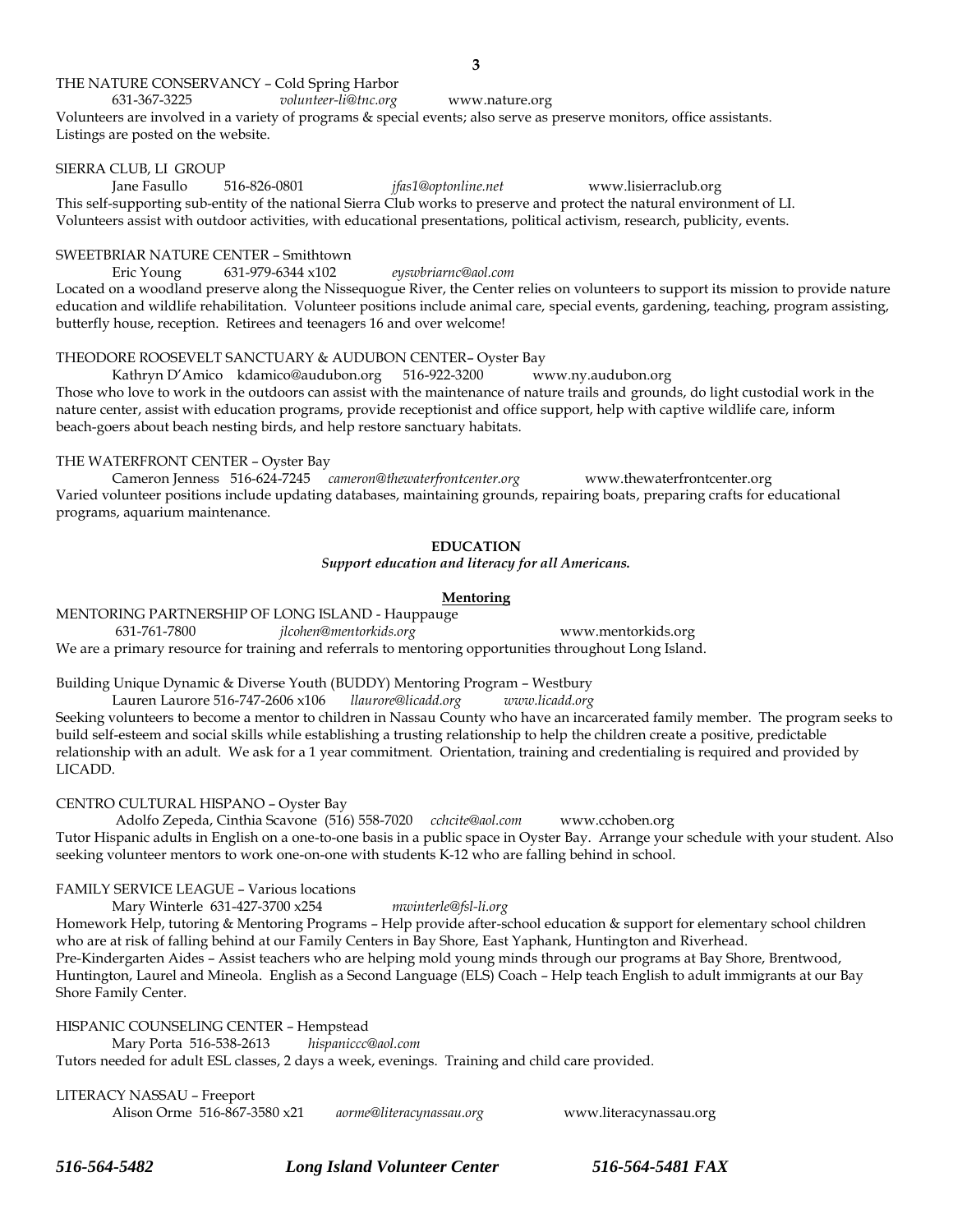Adult volunteer teachers needed. Work with English language learners on functional English skills or native English—speaking adults on reading and writing. Teaching experience, while helpful, is not required.

#### LITERACY SUFFOLK, INC

Gini Booth 631-286-1649 *gbooth@literacysuffolk.org* www.literacysuffolk.org Seeking Suffolk County volunteers interested in tutoring adults to increase literacy skills in English.

MENTAL HEALTH ASSOCIATION OF NASSAU COUNTY – Hempstead

Antonia DiLeo (516) 489-2322 x1255 adileo*@mhanc.org*

Compeer volunteers provide supportive friendships and community interaction to people in treatment for mental illness. A year-long commitment is requested meeting an hour weekly in one-on-one social relationships.

#### **Museums & Cultural Organizations**

COE HALL MUSEUM – Oyster Bay Elsa Eisenberg 516-922-8670 *eeisenberg@plantingfields.com*

Docents (tour guides) needed during our season April 1 to September 30.

## COLD SPRING HARBOR WHALING MUSEUM – Cold Spring Harbor

Nomi Dayan 631-367-3418 *ndayan@cshwhalingmuseum.org* Volunteers will receive training to help with education programs, handle gift shop purchases, man admissions desk. One half day a week commitment or flexible if working with special events.

## CRADLE OF AVIATION MUSEUM AND EDUCATIONAL CENTER – Garden City

Linda Maugeri 516-572-4039 *volunteer@cradleofaviation.org*

The Cradle of Aviation has become the educational hub for Nassau County offering diverse groups all sorts of programs in which Volunteer Educators participate.

## HALLOCKVILLE MUSEUM FARM – Riverhead

Beth Motschenbacher 631-298-5292 *beth@hallockville.com* www.hallockville.com

Help teach about rural Long Island at this surviving farmstead. Volunteers can work in gardens, with the animals, and also assist with special events and festivals.

## HUNTINGTON HISTORICAL SOCIETY – Huntington

Wendy Andersen 631-427-7045 *wandersen@huntingtonhistoriclsoceity.org* www.huntingtonhistoricalsociety.org The Society is looking for individuals who are interested in training to spend one or two mornings per month presenting Long Island history programs to elementary school children at our two museums: the David Conklin Farmhouse Museum, and the Dr. Daniel W. Kissam House Museum. In addition, the Society is looking for volunteers to serve as weekend or weekday afternoon guides for house tours in the museums. Finally, we need volunteers in general-- for our events, programs, Museum Shop, office assistance, buildings and grounds, and everything else you can imagine!

## LONG ISLAND CHILDREN'S MUSEUM – Garden City

Audrey O'Malley 516 224-5842 *aomalley@licm.org*

If you love working with children and enjoy seeing them discover new skills, then LICM is the place for you! As a Museum volunteer, you will have the opportunity to play and learn along with children, parents and teachers in a vibrant, exciting environment. Open 7 days a week July- August. Volunteers must be a minimum of 14 years old.

## SOCIETY FOR THE PRESERVATION OF LONG ISLAND ANTIQUITIES - Cold Spring Harbor

Betsy Terrizzi 631-692-4664 x104 *info@splia.org* www.splia.org Those who are interested in preservation and Long Island's diverse history would enjoy volunteering at SPLIA in the office, assisting with education programs, with collections, or with special events.

#### SPLASHES OF HOPE – Huntington

Samantha Califano 631-424-8230 *samantha@splashesofhope.org* splashesofhope.org Splashes of Hope is a 501(c)3 nonprofit organization dedicated to designing and creating customized mural artwork in hospital environments and social service facilities to assist with the healing process. We are looking for experienced artists to paint in the splash-style and volunteers to help in the office.

## SUFFOLK COUNTY HISTORICAL SOCIETY – Riverhead

Lee 631-727-2881 x105 *lthumser@optonline.net*

Volunteers are needed weekdays and Saturdays to help catalog library materials and work in the gift shop.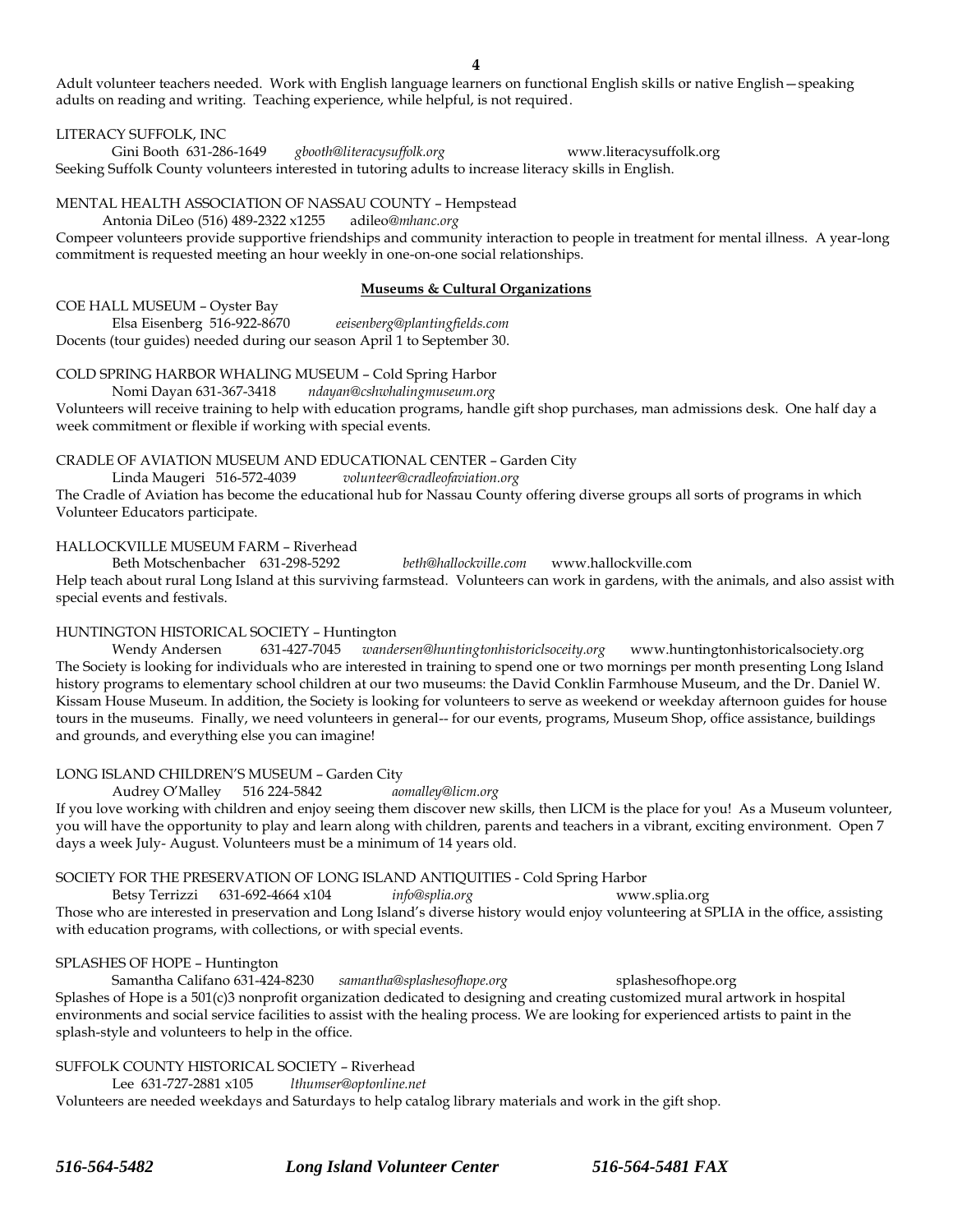#### WALT WHITMAN BIRTHPLACE STATE HISTORIC SITE AND INTERPRETIVE CENTER – South Huntington

Cynthia Shor 631-427-5240 x111 *director@waltwhitman.org* www.waltwhitman.org Seeks part-time tour guides one day a week with training and professional support provided; volunteers to assist our Tea Party Coordinator with set up and clean up of refreshments; and gardeners to maintain flower beds (any day). Small friendly office at beautiful historic site.

#### **ECONOMY & HEALTH**

#### *Provide community renewal; increase health care access, public health awareness, and prevention.*

#### **Children and Youth**

AHRC Suffolk Jessica Figliozzi 631-585-0100 x578 *jfigliozzi@suffahrc.org* We are looking for volunteers particularly high school students interested in helping people with intellectual and developmental disabilities. Anyone interested in helping us build our new Sensory Garden contact our office today.

#### CHILD ABUSE PREVENTION SERVICES – Roslyn

Ellen Feldman 516-621-0552 x305 *efeldman@capsli.org* Volunteers with strong presentation/teaching skills sought to present classroom workshops on bullying, child abuse, date rape and sexual harassment in Nassau and Suffolk schools.

EAC NETWORK COURT APPOINTED SPECIAL ADVOCATES (CASA) – Hempstead & Central Islip

Andrea Ramos-Topper 631-439-0480 *artopper@eacinc.org* Learn to take the role of advocate for safeguarding foster children. Call for training dates.

EAGER TO SERVE, Inc. – Freeport or Hempstead

Levada Felder 516-223-7886 eagertoserve@verizon.net

Join "The Book Bug Club" as a volunteer tutor for a homeless shelter. Screening required to tutor. Flexible schedules. Call for specifics. Executive Director seeks Volunteer Assistant promotion to paid permanent position for the right person. 516-223-9592

#### FAMILY AND CHILDREN'S ASSOCIATION – Mineola

Jinny Ferro 516-746-0350 x4365 JFerro@familyandchildrens.org

Volunteer positions include working with infants, young children, teens, young adults, seniors. Screening required. Omsbud Program 516-466-9718 trains volunteers to work with frail elderly in nursing homes & assisted living facilities.

FAMILY SERVICE LEAGUE – Various Locations

Mary Winterle 631-427-3700 x254 *mwinterle@fsl-li.org*

Recess – Volunteers in this recreational program help children who are coping with mental illness by assisting with games, arts & crafts, outings and other activities. Bay Shore, Blue Point, Bellport and Riverhead.

Homework Help, Tutoring and Mentoring Programs – Help provide after-school education & support for elementary school children who are at risk of falling behind at our Family centers in Bay Shore, east Yaphank, Huntington and Riverhead.

Pre-Kindergarten Aides – Assist teachers who are helping mold young minds through our programs at Bay Shore, Brentwood, Huntington, Laurel and Mineola.

Children & Parents Together (CAPT) – Volunteers provide children of mentally ill parents with loving attention and activities while their parents learn how to be active in their toddler's preschool education socialization and skills development.

#### GIRL SCOUTS OF NASSAU COUNTY – Multiple locations throughout Nassau County

Joan Bompane 516-741-2550 x245 bompanej@gsnc.org

Multiple volunteer opportunities are available, including becoming a troop leader, assisting at events, and working on a committee. Flexible hours. Currently recruiting volunteers for the Cookie Kickoff on Jan 19<sup>th</sup> and a Walk A Thon at Old Bethpage on April 23<sup>rd</sup>.

# HUNTINGTON HEAD START – Huntington Station

Lisa Kennelly 631-421-5058 *lkennelley@liheadstart.org*

We need volunteers to help staff in our office, on our grounds and with events. Please call to discuss what you could do for us!

#### LITTLE FLOWER CHILDREN & FAMILY SERVICES – Wading River

Sharon Condon 631-929-6200 x1133 *condons@lfchild.org*

Volunteers with word processing and internet skills are sought by development dept. to assist with fundraising events and fall toy drive at this residential treatment center. Also, one-on-one mentors are needed.

## MAKE-A-WISH FOUNDATION OF METRO NEW YORK – Lake Success

Kim St. Bernard (516) 944-6212 x115 *kstbernard@metrony.wish.org*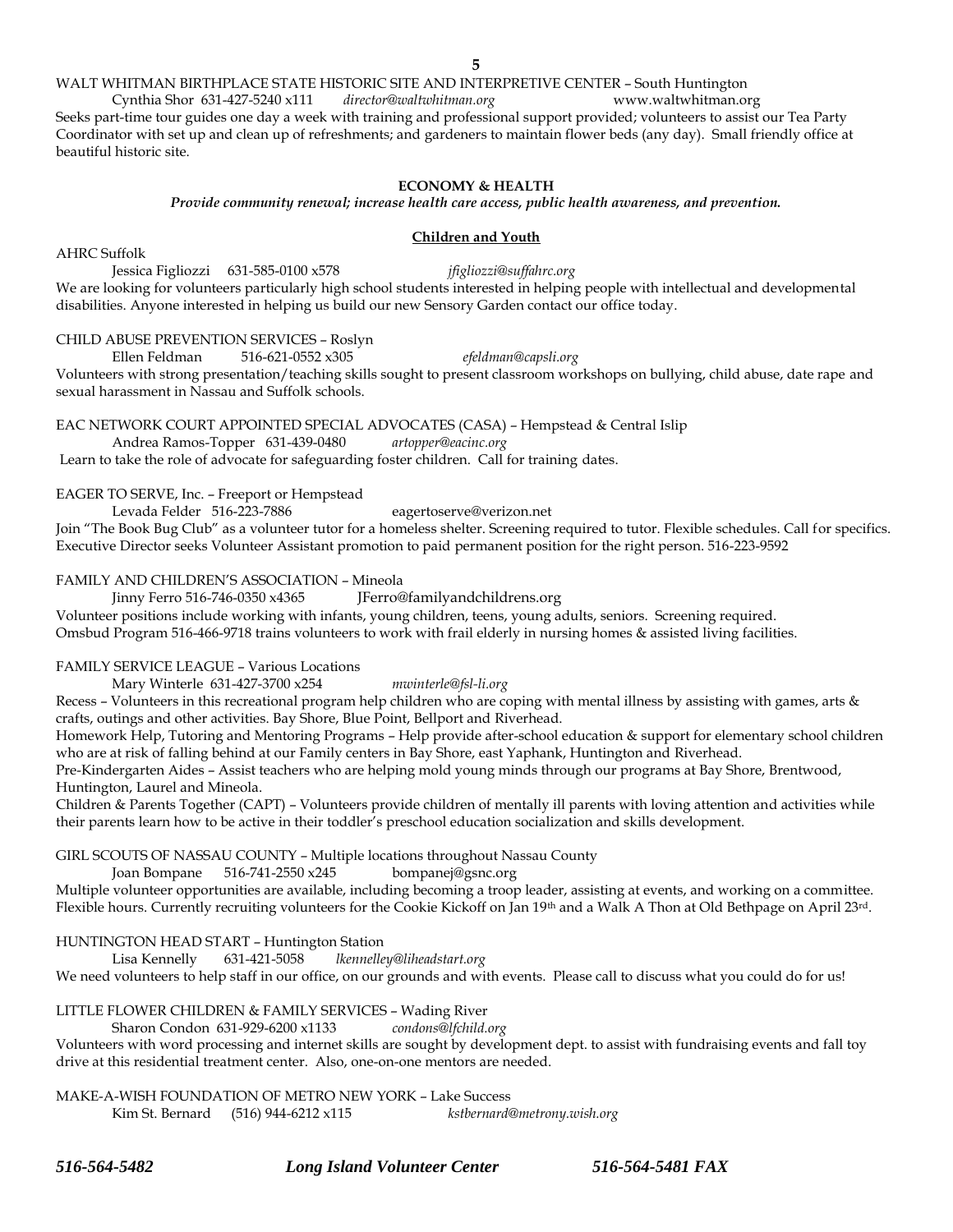This worthy organization grants the wishes of children with life threatening medical conditions. Volunteers are needed to help in the Lake Success office with community & volunteer development, special events, Wish story writing, and speaking engagements.

#### MERCY FIRST - Syosset

Elaine Frazier 516-921-0808 x1536 efrazier*@mercyfirst.org*

Residential Treatment Center and Group Homes for adolescents (ages 12-20) seeks volunteers and mentors to work directly with youth; tutoring, recreational activities, sports, provide life skills workshops, employment opportunities, job shadow opportunities, and one-to-one mentoring (1 year commitment). Daytime and Evening hours available. Screening Required and Training provided.

#### NASSAU COUNTY DEPARTMENT OF SOCIAL SERVICES –Uniondale

Lynne Campbell 516-227-7415 *lynne.campbell@hhsnassaucountyny.us*

Child Care Room in new state-or-the art Health & Human Services Building seeks parents, grandparents, retirees who enjoy children to assist professional staff. Training provided. 3 hour shift any weekday.

NORTH SHORE CHILD & FAMILY GUIDANCE CENTER – Westbury

Ginny Glaser 516-626-1971 x 344

Volunteers assist with Tutoring program and in the playroom at Family Court.

SCO Family of Services –Bridges to Health Program – Dix Hills

Lori Hannibal 631-253-3504 x146 lhannibal@sco.org www.sco.org

Program serves children with special needs in foster care. Volunteers assist with clerical duties, event planning. No client contact.

### **Health & Mental Health**

ADELPHI NY STATEWIDE BREAST CANCER HOTLINE & SUPPORT PROGRAM – Garden City

Alida Rubenstein 516-877-4315 arubenstein@adelphi.edu

Volunteers can help with fund raising and publicity as well as manning the Hotline to provide emotional support, information and referral services to callers with breast cancer concerns. Call for interview and 5-session training cycle.

## AMERICAN CANCER SOCIETY – Nassau Region

Marie Cimaglia 631-300-3460 *marie.cimaglia@cancer.org*

Volunteers needed for a variety of programs including prevention cancer control (breast cancer, prostate/colorectal, nutrition, comprehensive school health education, skin, and tobacco), media relations, fund raising, and office help. Drivers needed to transport patients to their appointments.

## COMPREHENSIVE COMMUNTIY HOSPICE OF PARKER JEWISH INSTITUTE - Lake Success

Martha Levoy 516-586-1512

Upon completion of training, volunteers work with experienced teams of professionals and volunteers who address the unique physical, emotional, psychological, spiritual, and bereavement needs of terminally ill patients and their families in the Hospice program.

CP NASSAU – Roosevelt

Samantha Vezga 516-378-2000 x352 *svezga@ucpn.org*

The mission of CP Nassau is to provide the highest quality services to the children and adults in our agency. CP Nassau has numerous and varied volunteer opportunities such as assisting with art, our Children's Learning Center, Accounting department, our Curiosity Thrift Shoppe, special fundraising events and much more. Based on your interests and availability, we can work together to find a volunteer fit that is perfect for you! Orientation and training provided.

## CYSTIC FIBROSIS FOUNDATION – Melville

Nancy Rao 516-827-1290 *nrao@cff.org* www.cff.org Volunteers needed to assist with administrative tasks, public relations, special events, and much more. With your help, we can continue to make a profound difference in the lives of those with this life-threatening disease.

DOMINICAN SISTERS FAMILY HEALTH SERVICES – Hampton Bays

Laura Race 631-728-0937 x15

Volunteers work in thrift shop and assist with events three hours, one day per week.

## HOSPICE OF NEW YORK – Nassau, Queens, Manhattan, Bronx and Brooklyn

Angela Purpura 347-226-4801 *angela.purpura@hospiceny.com*

Volunteer to offer companionship and support to terminally ill patients and their families (no hands on care). Training and assignments are available in Nassau County at locations convenient to volunteers.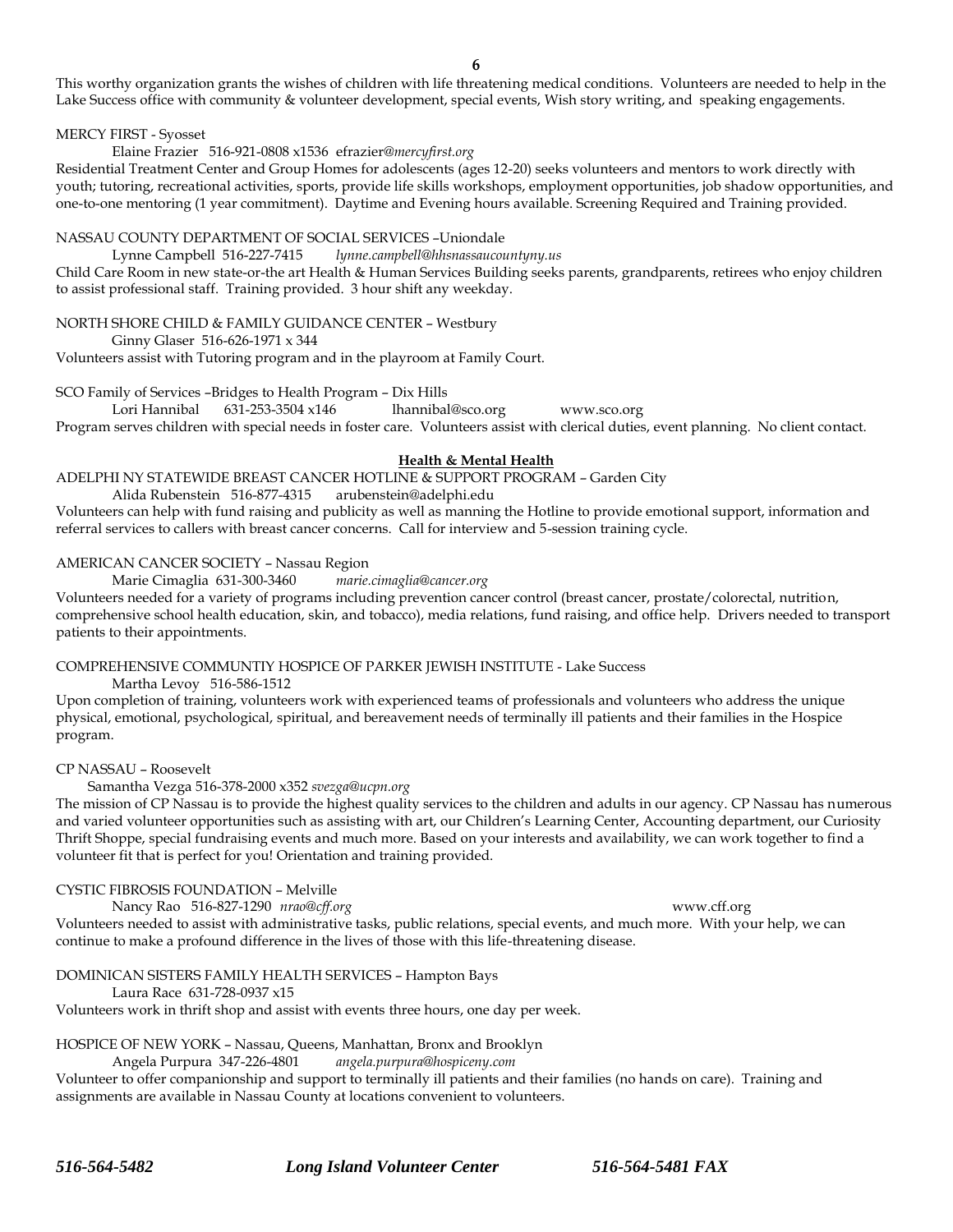### HUNTINGTON BREAST CANCER ACTION COALITION – Huntington

Samantha Graham 631-547-1518 *friends@hbcac.org*

Opportunities include outreach, cookbook, newsletter, personal liaison for breast cancer patients.

#### JOHN T. MATHER MEMORIAL HOSPITAL – Port Jefferson

Katherine Sterner 631-473-1320 x4294 *ksterner@matherhospital.org* www/matherhospital.org Volunteers assist at reception desk, nursing stations, gift shop and with clerical work

#### . LI COUNCIL ON ALCOHOLISM AND DRUG DEPENDENCE – Williston Park

Steven Chassman 516-747-2606 *schassman@licadd.org*

Needs "Roots & Wings" volunteers who are interested in alcohol and other drug risk education to conduct workshops (evenings) based on Hazelden parenting curriculum. Training provided. Also seeking a communications volunteer to assist with the development and implementation of LICADD's public relations/marketing strategy with various channels of communication including social media strategy using Twitter, Facebook, Instagram and YouTube. Help LICADD to strengthen our presence throughout the community in order to increase awareness and participation in agency programs and events. Assist in the creation and design of new internal and external communication materials.

**7**

LYMPHATIC EDUCATION AND RESEARCH NETWORK – Glen Cove

Colleen McGuire 516-625-9675 *LERN@LymphaticNetwork.org*

Assist team dedicated to fighting lymphedema and lymphatic diseases through education, research and advocacy with special events throughout the United States. Visit our website for details on all upcoming events.

## MENTAL HEALTH ASSOCIATION OF NASSAU COUNTY – Hempstead

Maya Hodgson 516-489-2322 x1323 *mhodgson@mhanc.org*

Volunteers needed to assist with various programs such as fund raising events, case management, and peer support.

Antonia Di Leo 516-489-2322 x1255 *adileo@mhanc.org*

Compeer volunteers provide supportive friendships and community interaction to people in treatment for mental illness. A year-long commitment is requested meeting an hour weekly in one-on-one social relationships.

MERCY MEDICAL CENTER – Rockville Centre<br>Kathleen Fee 516-705-1394 Kathleen Fee 516-705-1394 *kathleen.fee@chsli.org*

Seeks volunteers for front desk and thrift shop.

NATIONAL MULTIPLE SCLEROSIS SOCIETY, Long Island Chapter - Melville

Sarah Lutz 631-864-8337 x53208 *sarah.lutz@nmss.org*

Volunteers assist with general office work such as mailings and data entry. Volunteers at special events help with tasks such as registration.

## MENTAL HEALTH ASSOCIATION OF NASSAU COUNTY – Hempstead

Antonia DiLeo (516) 489-2322 x1255 adileo*@mhanc.org*

Compeer volunteers provide supportive friendships and community interaction to people in treatment for mental illness. A year-long commitment is requested meeting an hour weekly in one-on-one social relationships.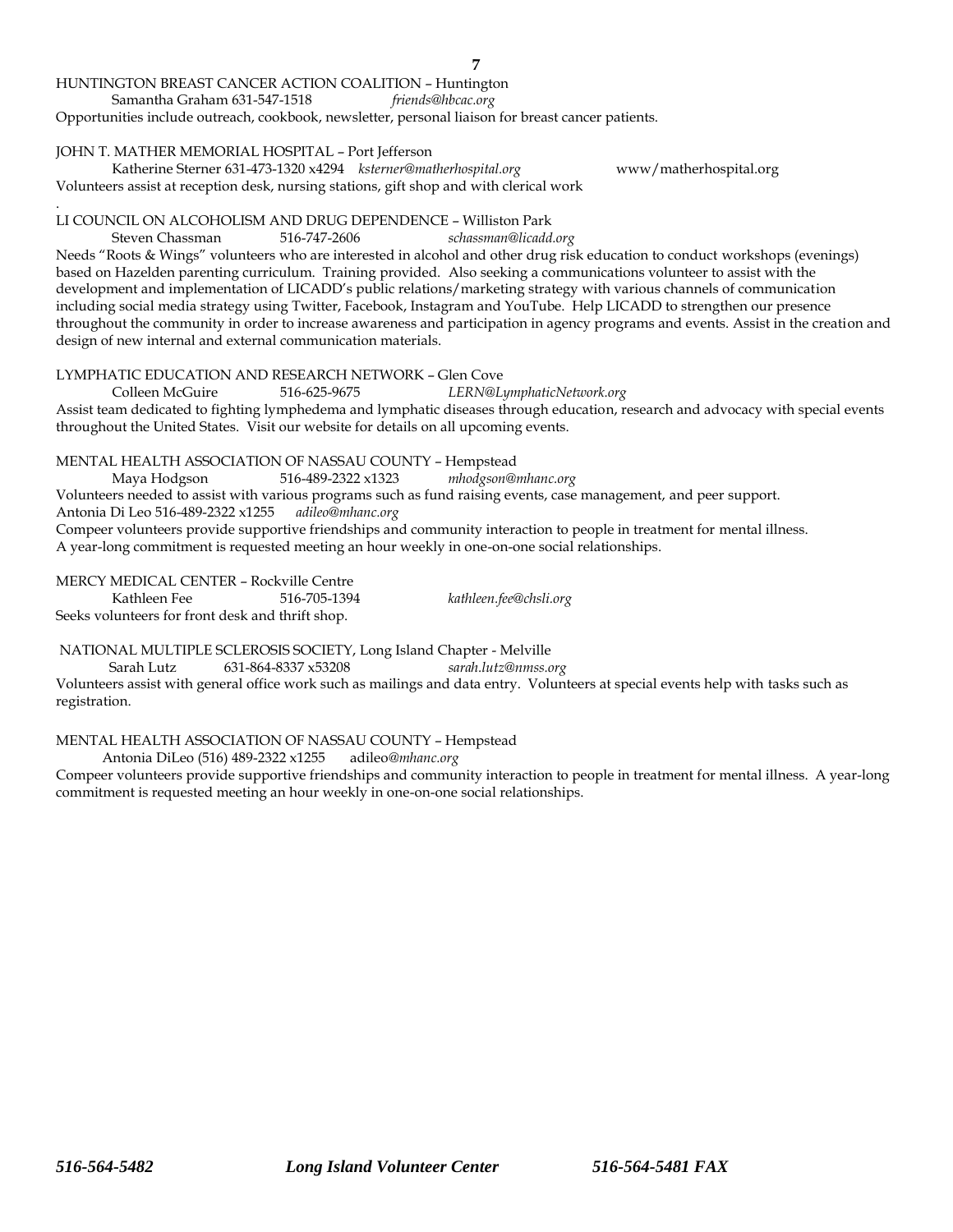#### NEW YORK BLOOD CENTER – Westbury

Robin Quagliata 516-478-5108 / Sharan Bonder 516-478-5164 / Natalie Barnofsky 516-478-5006 *volunteers@nybc.org* Volunteers needed to assist staff at blood drives in Nassau and Suffolk Counties. 'Volunteer Ambassadors' help provide a positive experience for blood donors, assist at registration, escort donors to the canteen area, and watch donors for post donation reactions while at canteen. Make your own schedule with flexible blood drive hours and dates. Twice a month commitment preferred. Training provided.

#### PLANNED PARENTHOOD HUDSON PECONIC – Suffolk (& Westchester, Rockland, Putnam)

Ellen Blonstein 914-220-1025 *ellen.blonstein@pphp.org*

Volunteers assist with education, advocacy, speaker's bureau, office work, events. Internships available.

#### ROTACARE – Uniondale

Cindy Taublib 516-539-9834 *cindytaublib@yahoo.com*

Rotacare is a nonprofit healthcare clinic providing free healthcare for Long Island's most needy uninsured adults. We recruit volunteer physicians, nurse practitioners, nurses, pharmacists, interpreters, EKG techs and office staff. We need your assistance!

#### SCO FAMILY OF SERVICES-MADONNA HEIGHTS FAMILY SERVICE CLINIC – Dix Hills

Laura Lopilato 631-643-8800 x261 *llopilato@sco.org* www.sco.org

SCO serves children and families in homeless shelters, foster care and through out patient mental health services. Currently in need of diapers—all sizes.

#### ST. CATHERINE OF SIENA MEDICAL CENTER – Smithtown

Heather Reynolds 631-862-3959 *heather.reynolds@chsli.org*

Adults needed to transport patients to therapy weekdays in our nursing and rehabilitation care center, 8:30 am to Noon.

## ST. CHARLES HOSPITAL & REHABILITATION CENTER – Port Jefferson

Constance Hanes 631-474-6365 *constance.hanes@chsli.org*

Volunteers particularly needed to greet and guide patients and visitors at the front desk.

## STONY BROOK UNIVERSITY MEDICAL CENTER - Stony Brook

Kathy Kress 631-444-2874 *kathleen.kress@stonybrookmedicine.edu* www.stonybrookmdicalcenter.org

Volunteers are valued members of Stony Brook University Hospital's health care team. Assignments (3 hours per week) tailored to match the needs of the hospital with the schedule, abilities, and interests of the volunteer.

## SOUTH NASSAU COMMUNITIES HOSPITAL – Oceanside

Anne Fernandez 516-632-3928 *annemarie.fernandez@snch.org www.southnassau.org* Volunteers are needed to work day or evening shifts greeting and escorting patients and families throughout the hospital. Messengers are needed in the afternoon to deliver supplies and charts. ER volunteers are needed in the afternoon and evening to assist patients, staff and family. Clerical Volunteers are needed at offsite locations to assist with clerical duties.

## SUFFOLK COUNTY PERINATAL COALITION – Patchogue

Gail Burrus 631-475-5400 *gburrus@scpcbabies.org* Volunteers for this agency, which advocates the health of women and children, are involved with various programs such as Healthy Start, Mentoring Mother's, Smoking Cessation, Doula Training.

#### THURSDAYS CHILD – Patchogue

Greg Noone 631-447-5044 *greg@thursdayschildofli.org*

This agency provides housing and supportive services for people who are HIV +/AIDS. Volunteers are needed to do yard maintenance; also, for office help on Fridays.

## WINTHROP-UNIVERSITY HOSPITAL – Mineola (also Hempstead & Wyandanch)

Pamela Bannon 718-753-4904

Pediatrician-based literacy program called Reach Out and Read distributes free books to visiting well children. Volunteers in waiting rooms read to children & encourage parents to read to their children.

#### **Nursing Homes, Assisted Living Facilities**

THE ARBORS – Islandia East

Christine Schomberg 631-232-3131 *cschomberg@thearborsliving.com*

Assisted Living facility seeks volunteers to enhance the quality of life for residents by helping with arts & crafts, games, book clubs and the like. 2 hour shifts weekdays and weekends.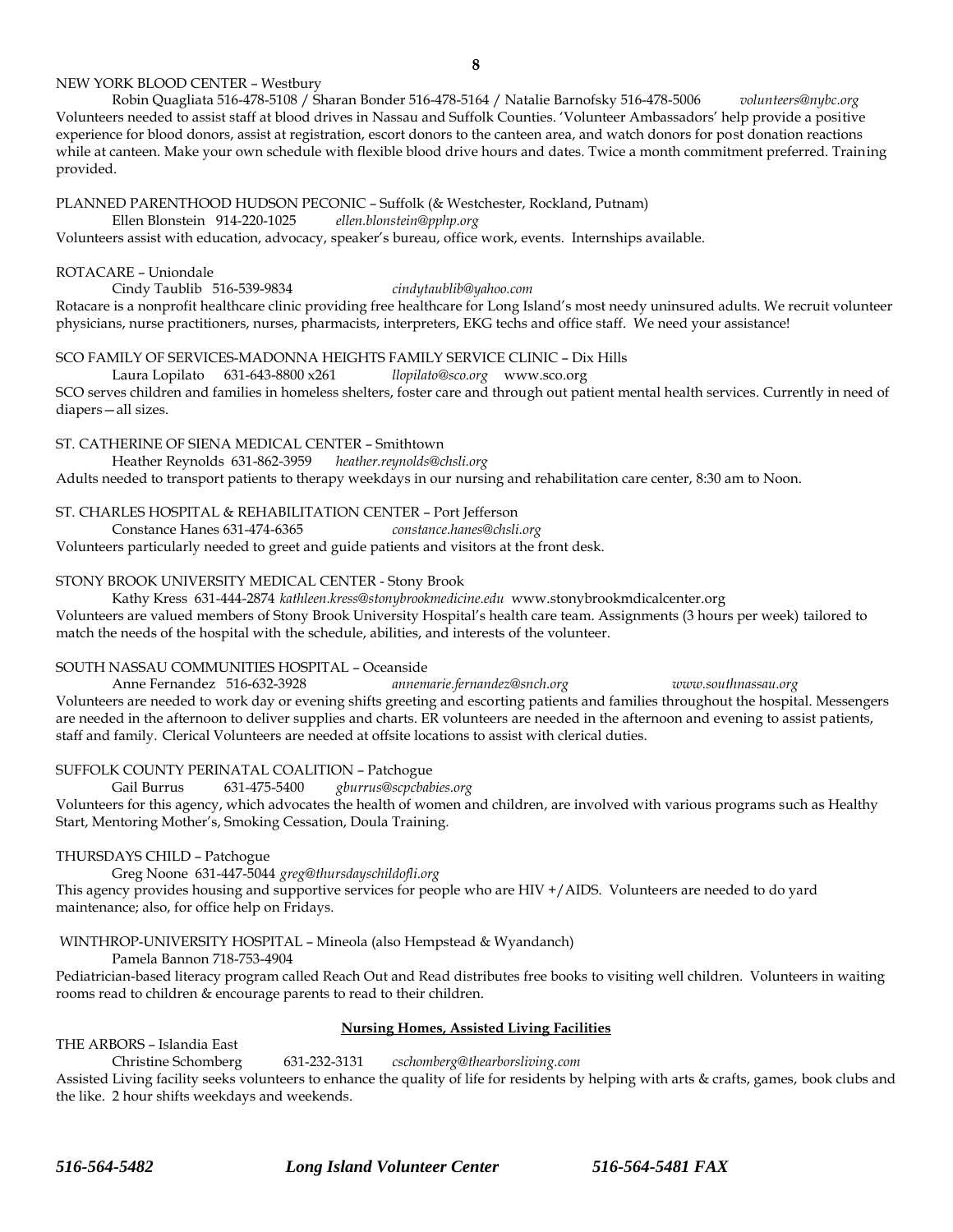#### A. HOLLY PATTERSON EXTENDED CARE FACILITY - Uniondale

Mary Grace Lynch 516-572-1542 *mlynch@numc.edu*

Needs volunteers to help with recreation programs, friendly visits, mobile library, escort to religious services, gift shop, special events.

BRANDYWINE SENIOR LIVING – Little Neck and Melville

Clarence Whittingham 718-423-7900 *cwhittingham@brandycare.com*

Seeks volunteers to assist with table games, reading books, reading letters, short walks, etc. at both sites.

#### BROOKHAVEN HEALTH CARE FACILITY – East Patchogue

Lorraine (631) 447-8800 x315 *lcanzonieri@mcguiregroup.com* Looking for volunteers to help run religious programs, arts and crafts, nail care, cooking groups, and to visit the residents. Junior volunteers must be at least fourteen years of age; regular volunteers sixteen.

#### CARILLON NURSING & REHABILITATION CENTER – Huntington

Geraldine Albers 631-630-0330

Volunteers sought to assist with therapeutic recreational activities and programs.

#### COLD SPRING HILLS CENTER FOR NURSING & REHABILITATION – Woodbury

#### Jennifer Ziegler 516-622-7841 *jziegler@healthcare.com*

Volunteers (daytime) assist with recreation programs, one on one visits, wellness walk programs, gift shop, library, also with clerical work and special functions. Internships available.

#### FAMILY SERVICE LEAGUE – Huntington

631-427-3700 x254 [jwirkula@fsl-li.org](mailto:mwinterle@fsl-li.org)

Ombudservice (Services & Advocacy for seniors): Volunteers visit residents living in nursing homes and adult care homes to help them and their families understand and exercise their rights to quality care and quality of life.

#### LONG ISLAND STATE VETERANS HOME – Stony Brook

Michelle Cheslik 631-444-8523 *michelle.cheslik@lisvh.org* Skilled nursing facility serving veterans of the US armed forces has volunteer opportunities in a variety of departments.

#### MAPLE POINTE ASSISTED LIVING – Rockville Centre

Andrea Rivette (516) 764-4848 *arivette@maple-pointe.com*

Exciting opportunity for students, retirees and anyone interested in gaining experience working in geriatrics are available.

#### MEDFORD MULTICARE CENTER – Medford

Ron Becker 631-730- 3093 *rbecker@medfordmulticare.org* www.medfordmulticare.org Rewarding opportunities to share your gifts with others by assisting in our recreational programs and one to one visiting are available.

NORTH SHORE LIU BROADLAWN MANOR SENIOR NURSING & REHABILITATION CENTER – Amityville Lisa Rubino 631-264-0222 x4121 *lrubino@nshs.org*

Help with recreational activities, visiting and much more. Become part of our healthcare team!

## PARKER JEWISH INSTITUTE – New Hyde Park

Kathleen Fitzgibbons 718-289-2159 *kfitzgibbons@parkerinstitute.org*

The Willing Hearts, Helpful Hands program is looking for volunteers to join our team by assisting families that are caring for a loved ones with dementia. Volunteers can help by providing friendship, sharing stories, playing games, or going for a walk. By volunteering just a few hours a week, families are given a much needed break to address personal needs

#### ROSS HEALTH CARE FACILITY - Brentwood

Ina (631) 273-4700 *ibreithack@nathealthcare.com* www.rosshealthcare.com Volunteers must be at least in high school. Knowledge of Spanish is helpful.

ST. JOHNLAND NURSING CENTER, INC. – Kings Park

Keri Gallagher (631) 663-2465 *kgallagher@stjohnland.org* Volunteers help residents with recreational activities and provide friendly visits. They also help staff with mailings and fundraising and assist as cashiers in the gift shop.

## WOODMERE REHABILITATION HEALTH CARE CENTER– Woodmere

Irene Carr 516-374-9300 x131 *icarrwoodmere@yahoo.com*

Volunteers needed to assist seniors working on computers and to conduct evening activities such as bingo, cards, and Individual visits.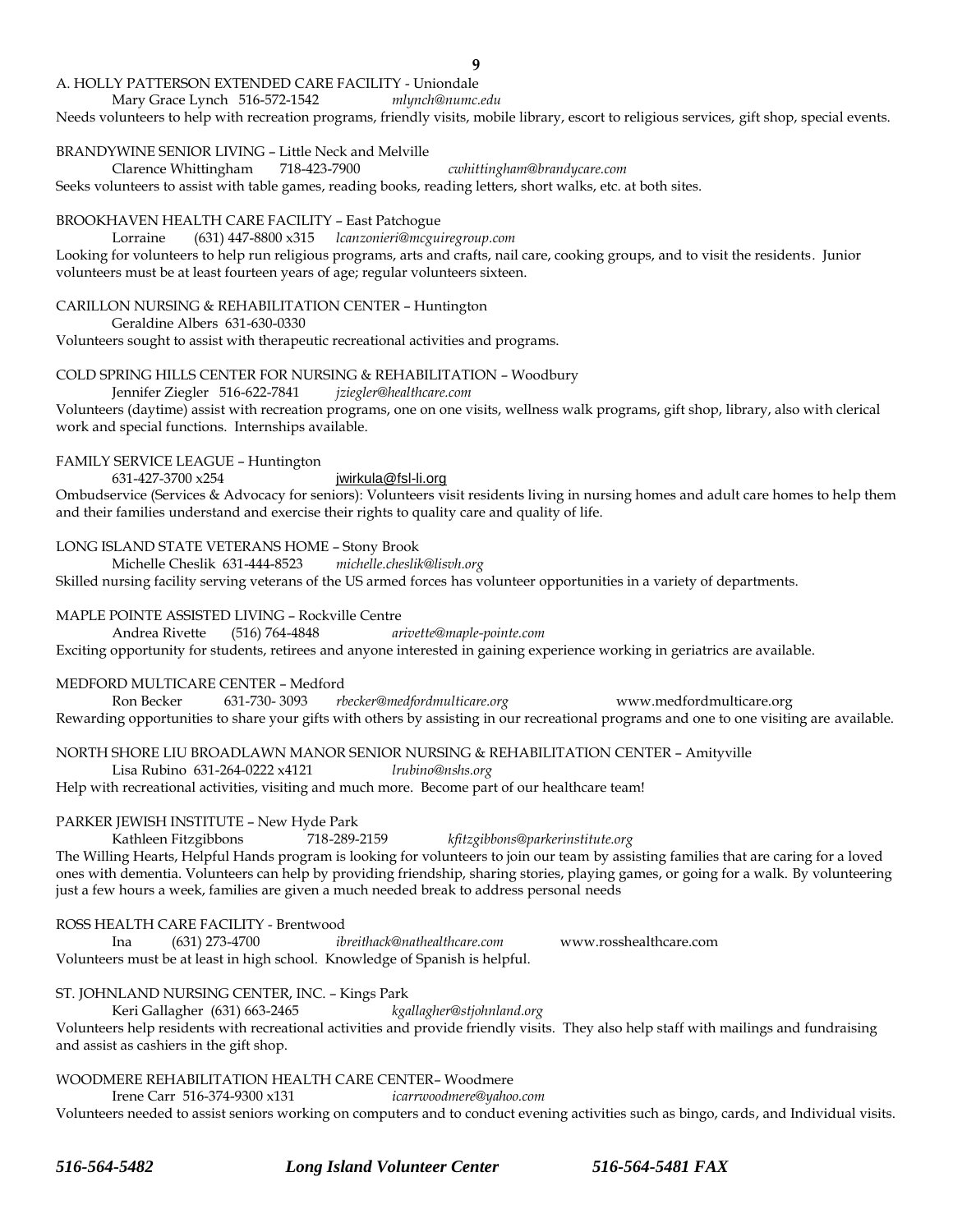## **Social Services**

**10**

#### AMERICAN RED CROSS in Nassau County & Suffolk Counties

Debbie Gibbons 516-747-3500 x 212 *deborah.gibbons@redcross.org*

Volunteers with strong computer skills needed to assist in volunteer services department in support of disaster services operations.

#### ART WITHOUT WALLS – Sayville

## Sharon Lippman 631-567-9418 *artwithoutwalls@outlook.com*

Volunteers assist with art therapy, cultural programs and fine arts workshops for the terminally ill and disabled community including children through seniors. Currently seeking volunteer assistance with fund raising and special projects.

#### BIASHELP – Huntington

Lloyd Santos 631-479-6015 *lsantos@biashelp.org* Needs volunteers for distributing outreach materials, court accompaniments, anti-graffiti program, office work, creating and updating a YouthWEB (Working to Eliminate Bias) online. BiasHELP is dedicated to preventing, monitoring, and lessening effects of bias crime and hate-related harassment on Long Island.

#### BOOTS ON THE GROUND NY

Military Care Package Project, PO Box 675, Bellport NY 11713 Please send letters and cards to BOTGNY to be included in packages sent to our troops.

## CATHOLIC CHARITIES – Diocese of Rockville Centre

Mary Ellen Kwiecinski 516-733-7044 *kwiecinski.maryellen@catholiccharities.cc*

Volunteers involved in extensive programs (senior centers, immigration services, visually impaired, chemical dependency, meals on wheels, youth mentors/tutors, administrative assistance).

#### CHOICE MAGAZINE LISTENING – Port Washington

Annie Kyrkostas 516-883-8280 *annie.kyrkostas@gmail.com* www.choicemagazinelistening.org Not for profit organization serving the blind, visually impaired, physically disabled, and dyslexic by providing subscribers (free of charge) audio recordings of articles selected from leading periodicals. Volunteers help by recording articles for editors' Preview. Adults only. Hours flexible.

#### THE COMMUNITY THRIFT SHOP – Huntington

Dolly Sorensen 631-271-4883

Volunteers are sought to organize clothing, sort & price, man cash register for this not for profit organization which benefits seven agencies. Hours are Monday-Saturday, 10-4.

#### DRESS FOR SUCCESS - Brookhaven

Nancy Fieldstadt 631 451-9127 *brookhaven@dressforsuccess.org* www.dressforsuccess.org Volunteers work in the Boutique suiting women for their job interviews. They also assist with resumes and career readiness training. Gently used business attire (on hangers, please) pocketbooks, belts, shoes are also accepted. Donations days are every Monday 10:30- 3:00. Closed on national holidays.

#### EAGER TO SERVE, INC –Freeport

.

Lavada Felder 516-223-9592 *eagertoserve@verizon.net*

Our mission is to promote, foster and advance the health, welfare and well being of families. We do this by providing recreational, cultural, educational, and residential services. We need volunteers to help set up a thrift shop/flea market with slightly used clothing for children. Flexible schedule. Call for specifics.

#### EAC NETWORK – Hempstead

Randi Foster 516-539-0150 *randi.foster@eacinc.org*

Volunteers assist with programs dealing with foster care, homebound elderly, child advocacy, etc. Please check our website www.eacinc.org for information about our programs and how to apply to be a volunteer.

#### FAMILY SERVICE LEAGUE – Huntington

Mary Winterle 631-427-3700 x254 *mwinterle@fsl-li.org*

Volunteer programs include: Mentoring, Homework Help and Tutoring; Pre-school Kindergarten; Advocacy for Seniors in Nursing Homes; English as a Second Language (ESL); Children with Mental Illness (RECESS); Children and Parents together (CAPT) and many more. Summer volunteer internships also are available.

FEDERATION OF ORGANIZATIONS - Medford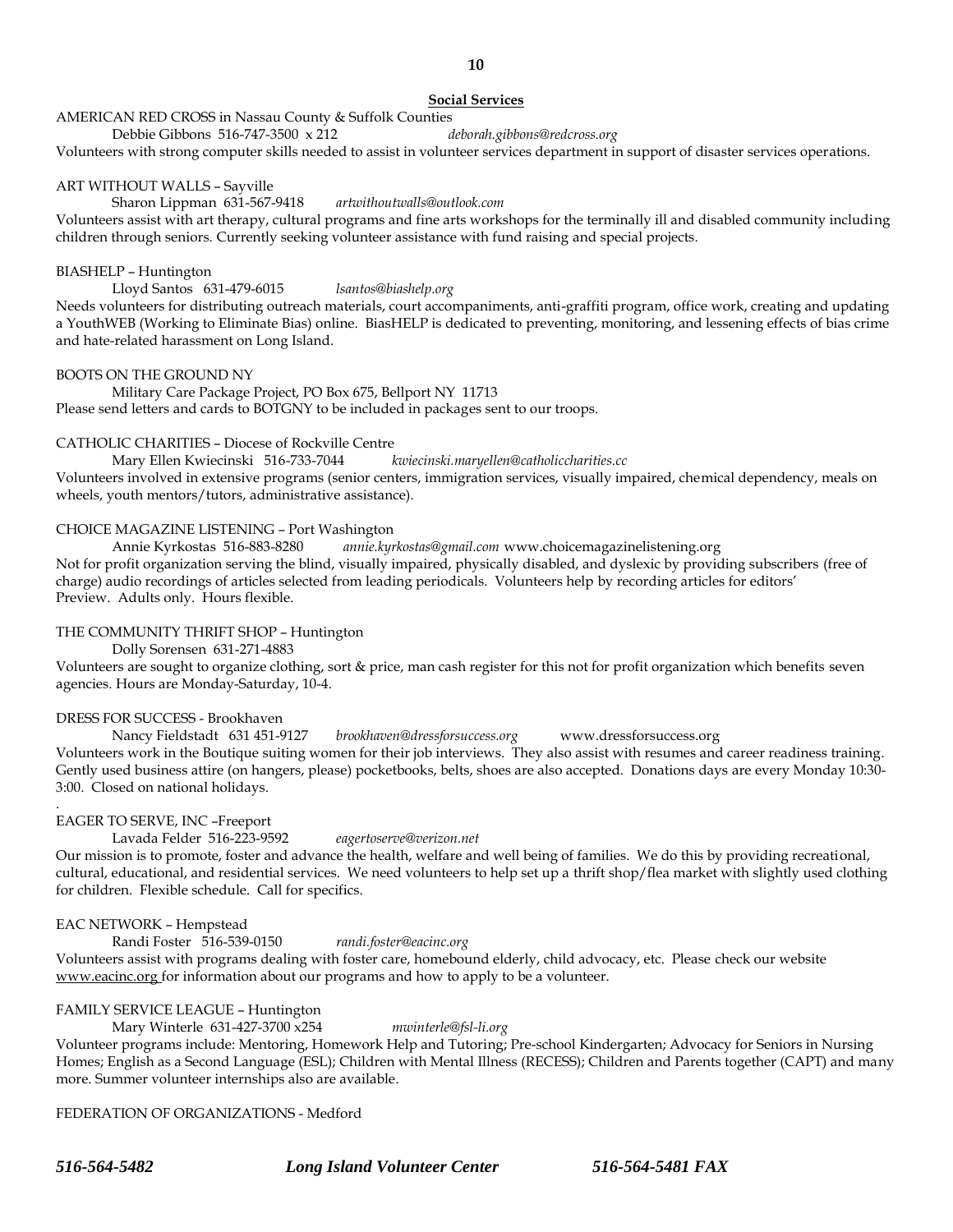**11**<br>jacevedo@fedoforg.org Jessica Acevedo 631-321-8229 x1224 *jacevedo@fedoforg.org* www.fedoforg.org Federation volunteers and staff assist individuals and families to meet their own needs within their communities through self-help, provision of quality services, advocacy and development of resources. Two paid volunteer positions available for adults 55+ assisting children in a classroom setting and providing companionship care and assistance to seniors in their communities.

#### HABITAT FOR HUMANITY – Nassau and Suffolk

516-627-6047 Nassau *www.hfhnc.org* 631-422-4828 Suffolkwww.habitatsuffolk.org Help construct homes for working families in need. Assignments of one day or a series of days are available. Workdays may be arranged for corporate teams.

#### INTERFAITH NUTRITION NETWORK – Freeport

Marian Hart 516-516-223-5881

Looking for organized, flexible, team players to help enhance the daily operation of the Freeport INN soup kitchen.

#### INTERFAITH NUTRITION NETWORK – The INN - Hempstead

Cynthia Sucich 516-486-8506 x115 *csucich@the-inn.org* www.the-inn.org

Volunteers needed for the Mary Brennan Inn soup kitchen Mon-Fri 8:30-2:30. Must be 16 or older. Volunteers also needed in the office; as writers for THE INN newsletter, and as speakers for the Speakers Bureau. New clothes for men, women and children needed--all ages and sizes. Also, new underwear, disposable diapers, toiletries, paper goods, and non-perishable food.

#### ISLAND HARVEST – Island wide

Joan Flynn 516-294-8528 x121 *joan@islandharvest.org www.islandharvest.org*  Help Long Island's largest hunger relief organization to end hunger and reduce food waste! Collect food from commercial establishments and food drives and deliver it to agencies that serve people who are hungry; join our speakers bureau; assist on our trucks or in our warehouses; or assist in our Mineola or Hauppauge offices. Also, assist clients with applications for Food Stamp program (SNAP). Spanish speakers needed.

JASA (Jewish Association Serving the Aging) – Long Beach & North Merrick

Ilana Mittleman 212-273-5353 [volunteer@jasa.org](mailto:volunteer@jasa.org) [www.jasa.org](http://www.jasa.org/) Share your talents with our seniors! Volunteer instructors needed at JASA's Long Beach and North Merrick Senior Centers for yoga, exercise, ballroom dancing, arts and crafts, book club, movie discussions, and computers. Additional opportunities include assisting with the logistics and with registration of lunch service. Volunteers are needed at Commack's Nutrition Program to assist with telephone reassurance calls and data entry. Hours are flexible during weekdays, ongoing weekly opportunities

#### THE LIFE ENRICHMENT CENTER AT OYSTER BAY– Oyster Bay

Mary Frignani 516-922-1770 *maryf@lifeenrichmentcenteroysterbay.org*

Seeks volunteer drivers for medical transportation, instructors for day & evening programs, entertainers for parties, friendly visitors, and clerical assistants.

#### LONG BEACH FOOD AND FRIENDSHIP INN

516-355-6209

Seeking volunteer leaders for fundraising and administration. Volunteers are also needed to assist in the soup kitchen.

## LONG ISLAND CARES - Hauppauge

Alisha Summers 631-582-3663 x119 *asummers@licares.org* Volunteer are needed to sort and repack canned goods and fresh produce for the Food Bank which regularly receives and distributes donations from food drives (Mon-Fri 7:30-3:00). They are also needed for special events and administration support.

#### LONG ISLAND COALITION AGAINST DOMESTIC VIOLENCE

Charlene D. Rogers 631-666-7181 c.rogers@liadv.org *www.*licadv.org/volunteer Volunteer positions are available assisting in the education department, in the office, in the shelter, and answering the hotline. We also have student internships available.

#### LONG ISLAND COUNCIL OF CHURCHES - Hempstead

516-565-0390

Would like volunteers to organize local food drives and donate food to pantries in Freeport (516-808-4989), Hempstead (516-565-02900) and Riverhead (631-727-2210). Call for locations and times. Also, call those numbers to get on our drivers list to pick up donations for those locations. Spanish speaking volunteers are needed in Hempstead and Freeport to answer the phone and greet guests any time Mon-Frio 9:00-4:30. Call Yolanda Murray 516-565-0290 or Wally Merna 516-868-4989. A great way for students to improve their Spanish speaking skills!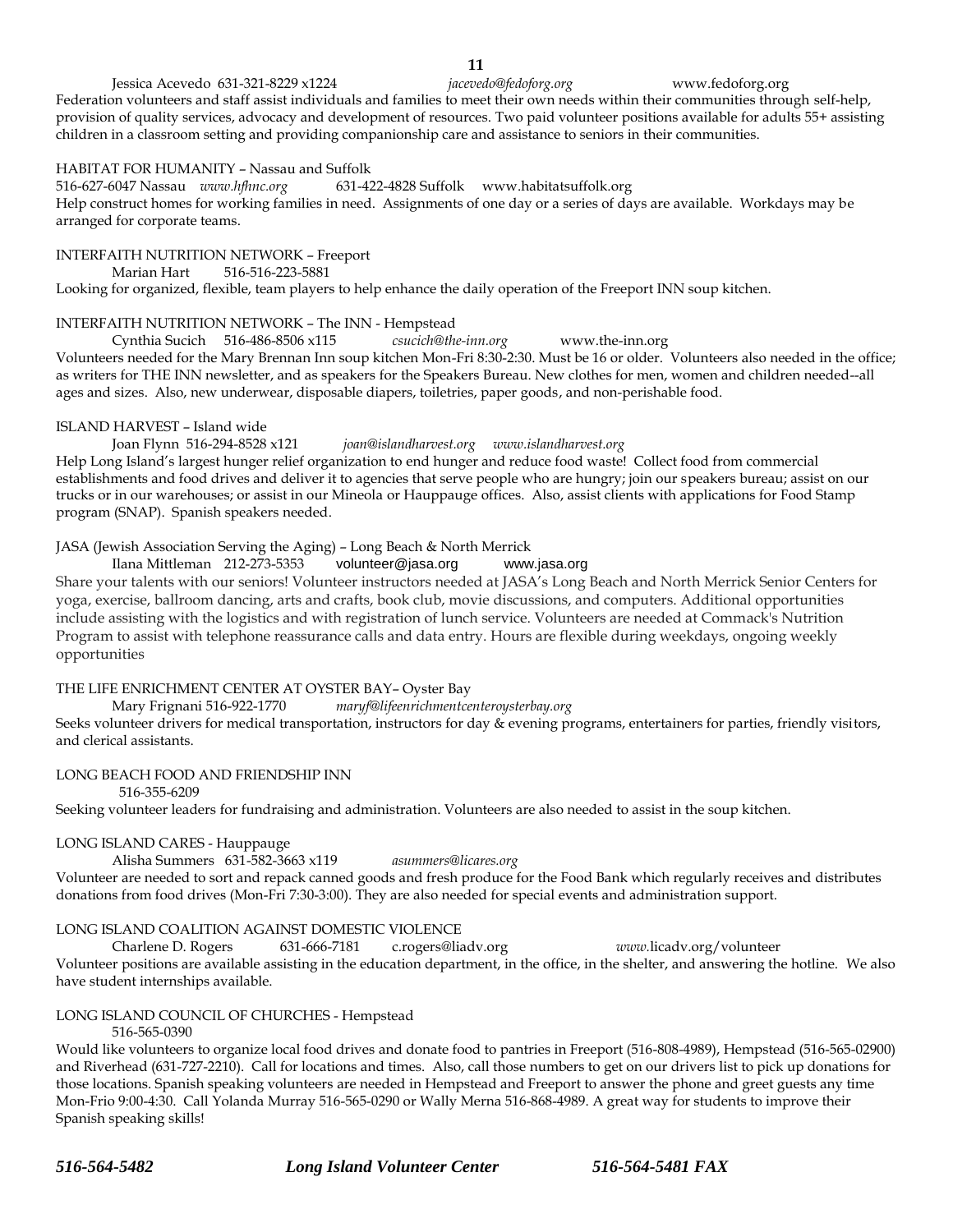## LONG ISLAND COUNCIL OF CHURCHES – Riverhead

Carolyn Gumbs 631-727-2210 *liccriverhead@optonline.net*

Needs volunteers in Riverhead office and emergency food pantry anytime 9:30-4:30 Monday-Friday to help receive guests, answer the phone, sort and shelve donations.

#### LONG ISLAND CRISIS CENTER – Bellmore

Dana Mastrangelo 516-826-0244 *dmastrangelo@longislandcrisiscenter.org*

Extensive training provided for crisis intervention counseling. Agency operates a hotline 24/7. Please check our website for volunteer and time requirements.

LONG ISLAND PROGRESSIVE COALITION – Massapequa

John Delaney (516) 541-1006 x10 *john@lipc.org*

This citizen action group promotes sustainable development, public transportation, health care, and education. Volunteers needed for mailings, phone calls, and data entry.

LONG ISLAND WINS – Port Washington

*internships@longislandwins.com* www.longislandwins.org Working to promote immigration solutions, Long Island Wins seeks volunteers to help with community education, outreach, and issue advocacy. Training provided, blogger orientation.

## LOVING HANDS KNIT & CROCHET FOR CHARITY – East Meadow

Lillianne Sabia 516-246-9552

Create hand made gifts for needy Long Island families. We meet 2nd Monday, 1-3 PM at East Meadow Public Library.

### THE MINISTRIES – Coram

Vincent Chiaro 631-736-4800 Volunteers needed to help in the food pantry.

#### NASSAU COUNTY AUXILIARY POLICE – Mineola

516-573-8830 *auxpolice@pdcn.org*

Seek volunteer auxiliary police officers. Recruitment and training is ongoing. 12 hours per month commitment is requested. We are also looking for volunteers to work indoors with our communications unit. This would involve using a 2-way radio system, answering phones and filling out paperwork.

#### NASSAU COUNTY OFFICE OF THE PHYSICALLY CHALLENGED – Mineola

Matthew Dwyer 516-227-7101 *matthew.dwyer@hhsnassaucountyny.us* Volunteers assist with administrative office duties and in the parking enforcement program.

NORTH SHORE COMMUNITY CHURCH FOOD PANTRY – Oyster Bay

Margaret Laska 516-922-7322 *jvyenchko@gmail.com*

Volunteers needed Saturdays from 8:30-10:30 to set up food pantry & distribute groceries to clients; also to work in the thrift shop on Mondays & Tuesdays.

#### OUR LADY OF LORETTO PARISH – Hempstead

Rosalva Saravia 516-483-0976 oloretto@optonline.net

Social Ministry reaches out to immigrants, working poor, senior housing residents to help them help themselves, to assist with food, employment counseling, mentoring. Volunteers serve as pantry workers, interviewers, clerical workers, and counselors. Monday, Wednesday, and Friday 10-2:30.

#### PARENTS FOR MEGAN'S LAW – Stony Brook

Lisa Schneider 631-689-2672 ext. 215 lisas@parentsformeganslaw.org

Dedicated to the prevention and treatment of childhood sexual abuse by providing education, counseling, advocacy, this agency relies on volunteer assistance to carry out its mission. Seeks dedicated volunteers to help with various office duties.

#### P.L.U.S. GROUP HOMES – Wantagh

Richard Maiorella 516-409-9450 *rmaiorella@plusgrouphomes.org*

Paint bedrooms in group homes in Uniondale, Merrick and Levittown locations. All supplies to the job are provided. Teams of 8 people able to work 6 hours can call to arrange a convenient schedule.

REBUILDING TOGETHER – Long Island Chapter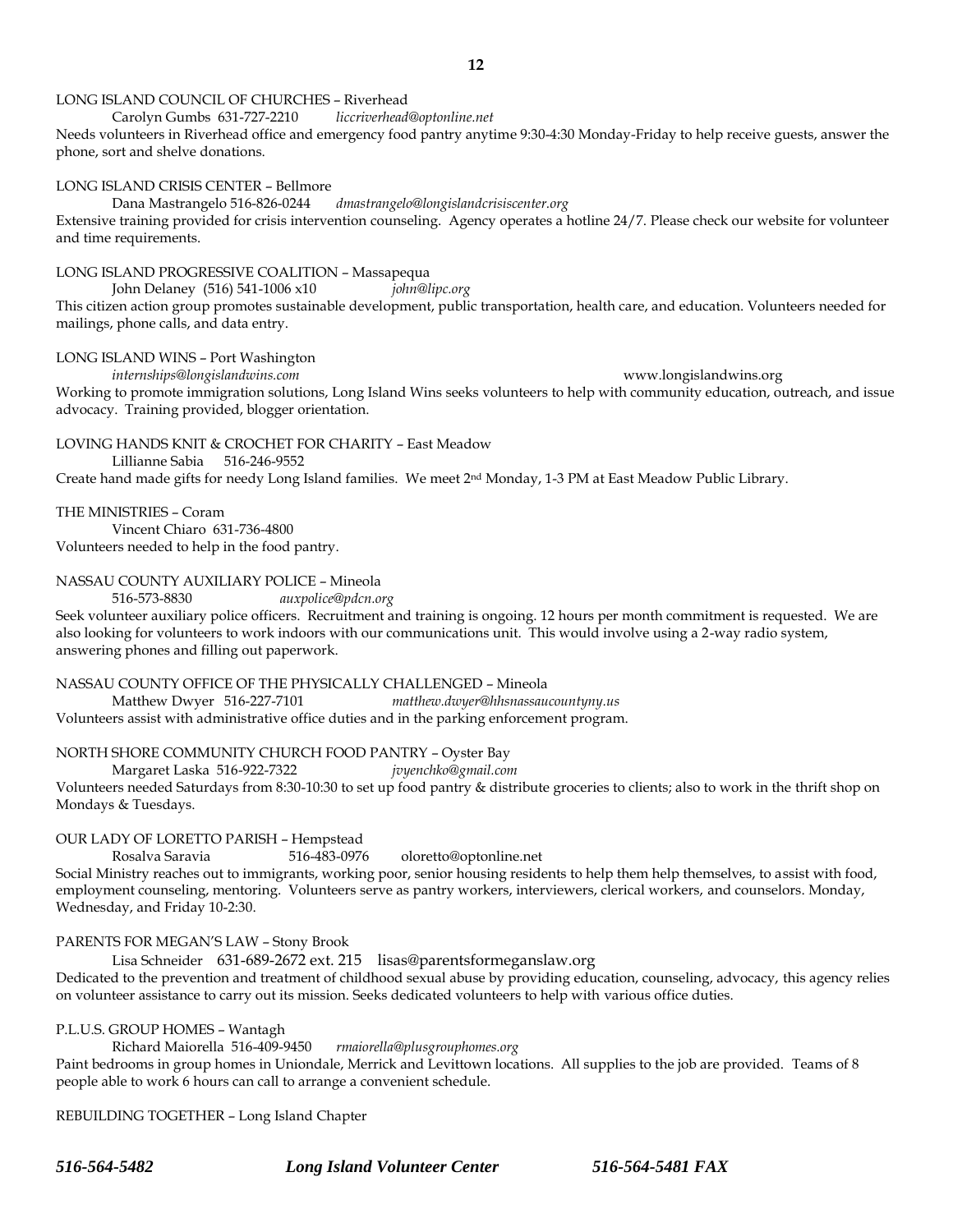Dennis Franco 516-541-7322 or 741-5291 [rtliorg@gmail.com](http://rtliorg@gmail.com/) www.rebuildingtogetherlongisland.org Seeks skilled volunteers to help repair homes of low-income homeowners who are elderly, disabled, and veterans.

### RESPONSE OF SUFFOLK COUNTY – Stony Brook

631-751-7620 Hotline 631-751-7500 *lzeller@responsehotline.org* www.responsehotline.org We are a 24-hour crisis intervention and suicide prevention program. Call for training dates.

RONALD McDONALD HOUSE OF LONG ISLAND – New Hyde Park

Betti McClellan 516-775-5683 x131 *bmcclellan@mail.rmhlongisland.org* Seeks volunteers with skills for reception/phones, clerical, public relations, artwork, fund raising.

RSVP-Retired and Senior Volunteer Program of Suffolk - Smithtown<br>Pegi Orsino 631-979-9490 x13 porsino@optonline.net

Pegi Orsino 631-979-9490 x13

CCC-Community Computer Connections Program provides computers free of charge to Long Island individuals and families who cannot afford this equipment. Volunteers needed to refurbish, deliver, install, and tutor recipients.

SCO FAMILY OF SERVICES – MADONNA HEIGHTS – Dix Hills

Laura Lopilato 631-643-8800 x291 *llopilato@sco.org* www.sco.org Seeking driver with mini-van or large vehicle to help load and transport books and clothing to our family shelters and children's programs in Brooklyn, Queens, and the Bronx from our Dix Hills location. Must be over 21 and have a valid NYS driver license.

SUFFOLK COUNTY UNITED VETERANS – Yaphank

Joanne Massimo 631-924-8088 x1503 *jmassimo@mhaw.org*

Volunteers needed to assist our agency that helps homeless veterans to achieve housing stability and economic independence.

WYANDANCH HOMES & PROPERTY DEVELOPMENT CORPORATION – Wyandanch

Peter Barnett 631-491-7285 *whpdc@optonline.net*

Agency providing housing and services for homeless families seeks volunteers for Thursday fix-up crew, also furniture donations.

# YOUTH VOLUNTEER OPPORTUNITIES LIST

## Volunteer Opportunities for Students – 18 Years of Age and Under

Below are some of the many agencies that welcome young people to get involved and to help make Long Island an even better place to live. For more suggestions, search the Long Island Volunteer Center's website www.longislandvolunteercenter.org.

CENTRAL NASSAU GUIDANCE AND COUNSELING SERVICES, INC.

www.centralnassau.org kkovach@centralnassau.org 516-396-2795

Minimum age: 18 Summer: YES Saturdays: YES Afterschool: NO

Retail work at volunteer run Pretty New Thrift Shop in Farmingdale.

#### COMPETITIVE EVENTS GROUP

www.competitiveevents.com billy.allen@competitiveevents.com 631-482-4608

Minimum age: 16 Summer: YES Weekends: YES Afterschool: NO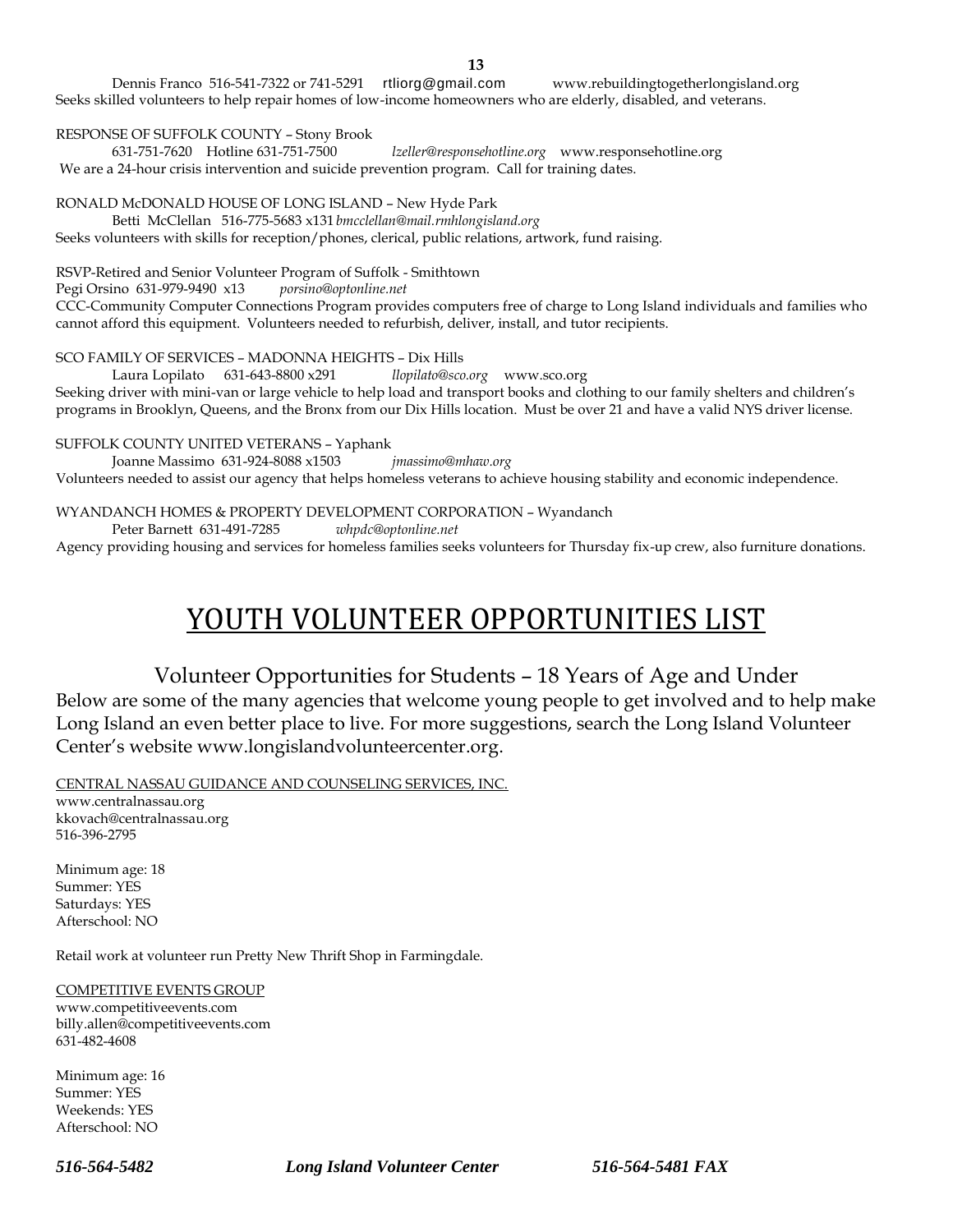EAGER TO SERVE, INC. www.eagertoserve.org eagertoserve@verizon.net 516-223-9592 Minimum age: 16 Summer: YES Weekends: YES Afterschool: YES

Assist in after school program/day camp with homework help, computers and recreational activities Serve meals to the community Assist with general office

#### FRIENDS OF HEMPSTEAD PLAINS AT NASSAU COMMUNITY COLLEGE

www.friendsofhp.org betsy.gulotta@ncc.edu 516-572-7575 x26531

Minimum age: 10 (with parent) Summer: YES Weekends: YES Afterschool: NO Special Events: YES

Habitat restoration (cutting shrubs, weeding, some planting, seed collection, native vs. non-native plants) Assist in special outdoor events, art and photography contests, and festivals Present educational programs to children

GREATER LONG ISLAND RUNNING CLUB

www.GLIRC.org GLIRC@aol.com 516-349-7646

Minimum age: 16 Summer: YES Weekends: YES Afterschool: NO

Help out at races on the weekends as water stop volunteers, course guides, or with refreshments

## GREENVILLE BAKER BOYS & GIRLS CLUB

www.gbbgc.org 516-676-1460 x24

Minimum age: 16 Summer: YES Weekends: NO Afterschool: YES Weekly Commitment: 2 days - total 6 hours per week.

Assist with homework help after school during the week Lend a helping hand with The Clothing Sale fundraiser by sorting, pricing, and placing donated items in their appropriate area

**HORSEABILITY** www.horseability.org volunteer@horseability.org 516-333-6151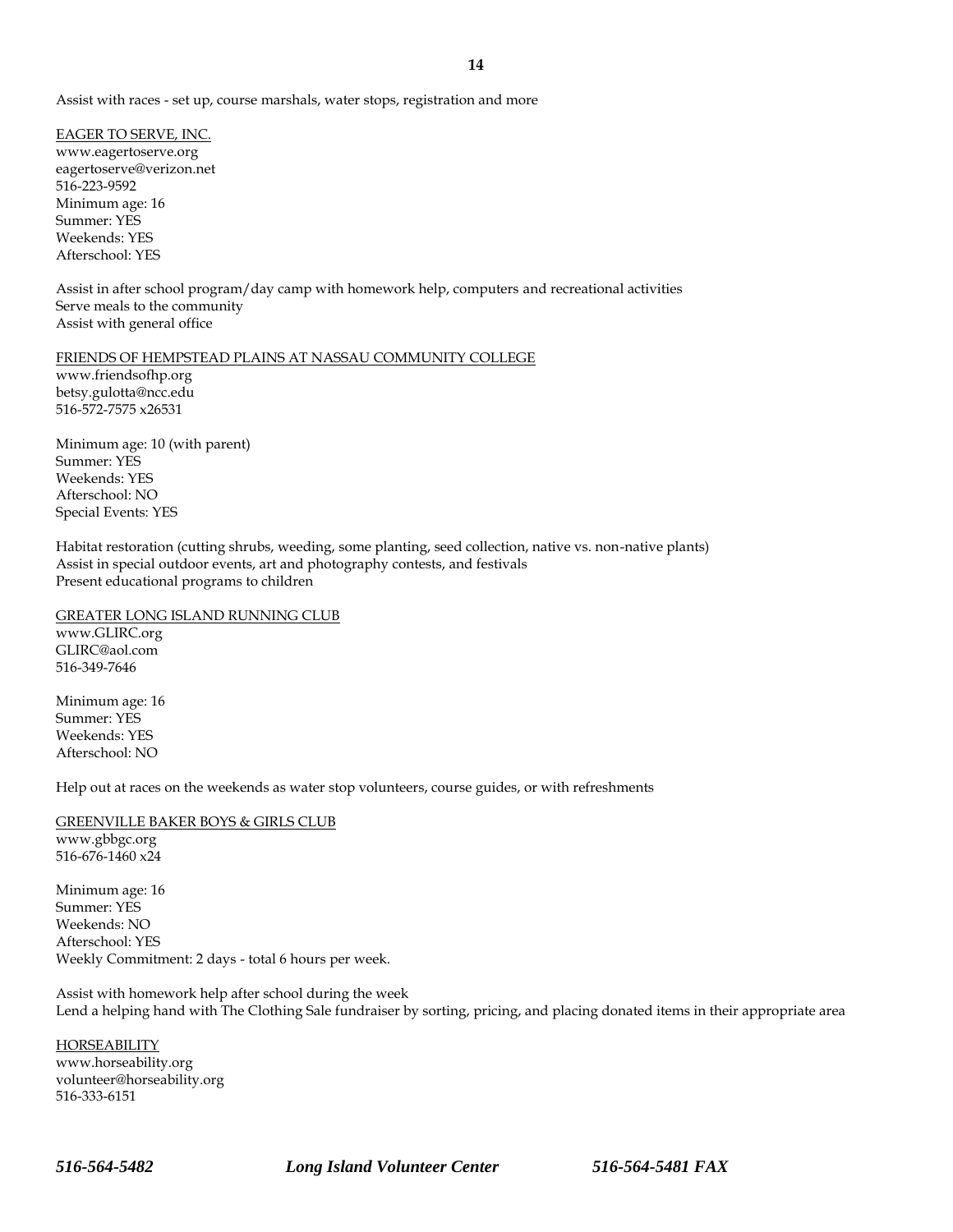Minimum age: 13 Summer: YES Weekends: NO Afterschool: YES

HorseAbility provides equine services to children and adults with disabilities. Volunteers must be at least 13 years old. Weekday and weekend volunteer opportunities available. Volunteers needed to carry out the daily functions of our program. Training provided.

## HUNTINGTON-OYSTER BAY AUDOBON

www.hobaudubon.org stella.miller63@yahoo.com 516-695-0763

Minimum age: 12 Summer: YES Weekends: YES Afterschool: NO

Ivy and garlic mustard pulls through the end of May and resuming in August Habitat Restoration throughout the summer Earth day event in April and Midsummer beach clean-up to be scheduled

#### LIFE'S WORC

www.lifesworc.org rgertler@lifesworc.org 516-741-9000

Minimum age: 16 Summer: SELECT OPENINGS Weekends: YES Afterschool: YES (5-7 PM) Commitment: September - June 4 hours per week If interested, email in July or early August to be invited to our August orientation (held on a Saturday).

Assist with recreational programs working with autistic children

## LONG ISLAND CARES – STUDENT VOL. CORPS

http://www.licares.org/get-to-know-us/education-and-training/student-volunteer-corps/ tperez@licares.org (Nassau) wgonyou@licares.org (Suffolk) 516-442-5221 631-991-8106

Minimum age: 13-19 Summer: YES Weekends: OCASSIONALLY Afterschool: YES

Assist at First Stop Pantries Participate in campus and school activities Take part in outreach events and activities Help with food and nonfood drives Organize independent activities aimed at ending hunger on Long Island Work at local food pantries and soup kitchens Warehouse Sorting and Packing (Hauppauge only)

LOVING HANDS - KNIT & CROCHET FOR CHARITY http://www.eventkeeper.com/code/events.cfm?curOrg=EM 516-246-9552

Minimum age: None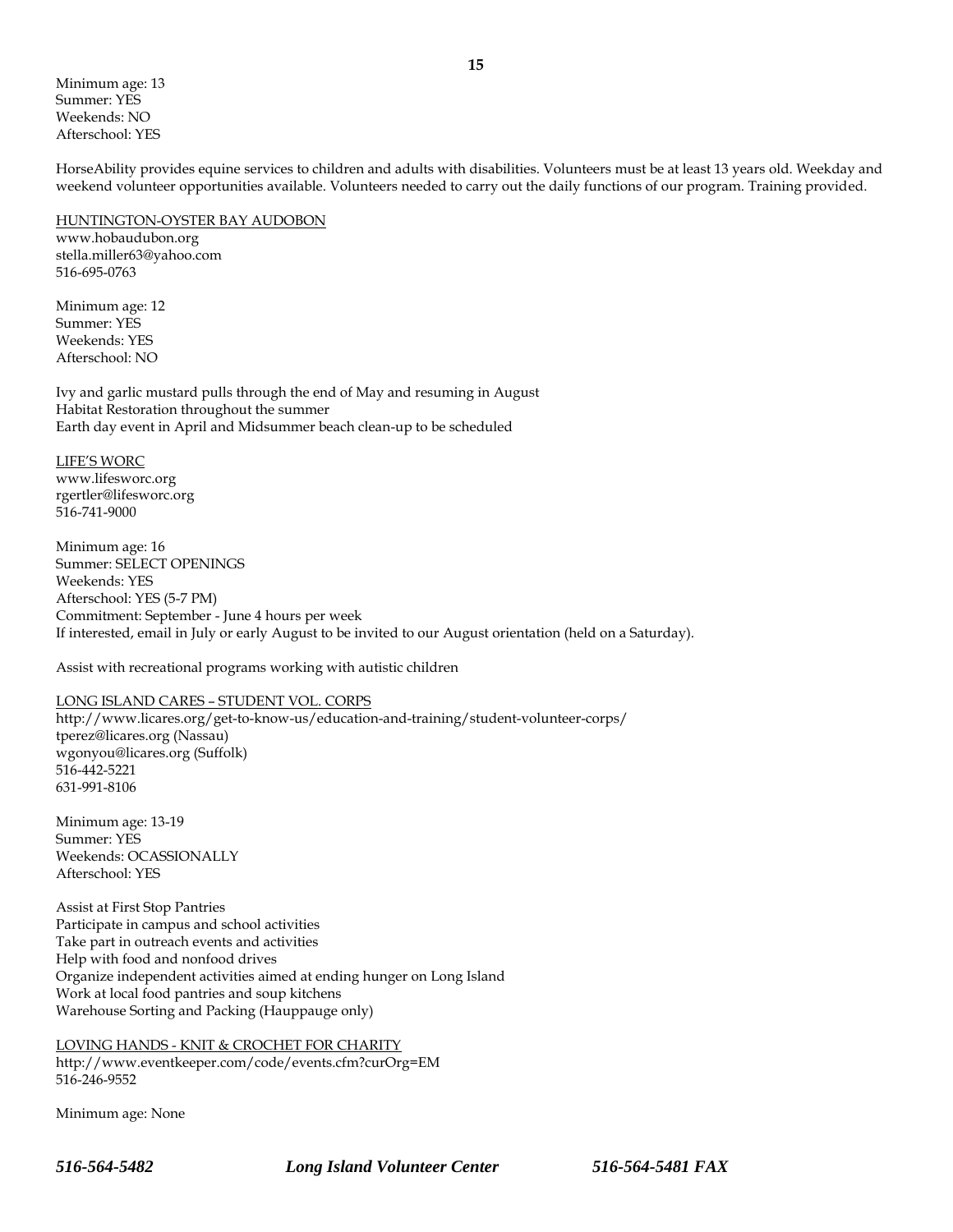Summer: YES Weekends: YES Afterschool: YES

Meet 2nd Monday of each month 1-3 pm at the East Meadow Public Library Select from a 'Wish List' to create a handmade gift to help Long Island families who are suffering Beginners & Advance crafters welcome Free - membership, supplies, instruction, refreshments Required donation of 1 gift per month for charity

#### MANHASSET COMMUNITY COALITION AGAINST SUBSTANCE ABUSE, INC.

www.manhassetcasa.org casa\_org@manhasset.k12.ny.us 516-267-7548

Minimum age: 16 Summer: YES Weekends: YES Afterschool: YES

Hang event/promotional posters Administrative support for mailings

#### NASSAU COUNTY DEPT. OF PARKS, RECREATION & MUSEUMS

www.nassaucountyny.gov jpockriss@nassaucountyny.gov 516-572-8416

Minimum age: 14 Summer: YES Weekends: YES Afterschool: NO Weekly Commitment: 6 hours

Old Bethpage Village Restoration - Costumed tour guides Garvies Point Museum & Preserve - tour guides for museum & trails Special event: Long Island Fair (September 24,25, & 30; October 1 & 2) – volunteers needed to work the carousel, assist at games of skill or sack races, sell apples, pumpkins & peanuts, etc.

#### NEW YORK BLOOD CENTER

www.nybloodcenter.org volunteers@nybloodcenter.org 516-478-5108

Minimum age: 16 Summer: YES Weekends: YES After school: YES

Meet and greet blood donors Post donation: escort donors, monitor donors in refreshment area and provide positive post donation experience. Requirements: Volunteers must complete volunteer application, background check and attend 2.5 hour orientation/training

NEWBORNS IN NEED www.newbornsinneed.org mdritto@gmail.com 631-261-4514

Minimum age: NONE Summer: NO Weekends: YES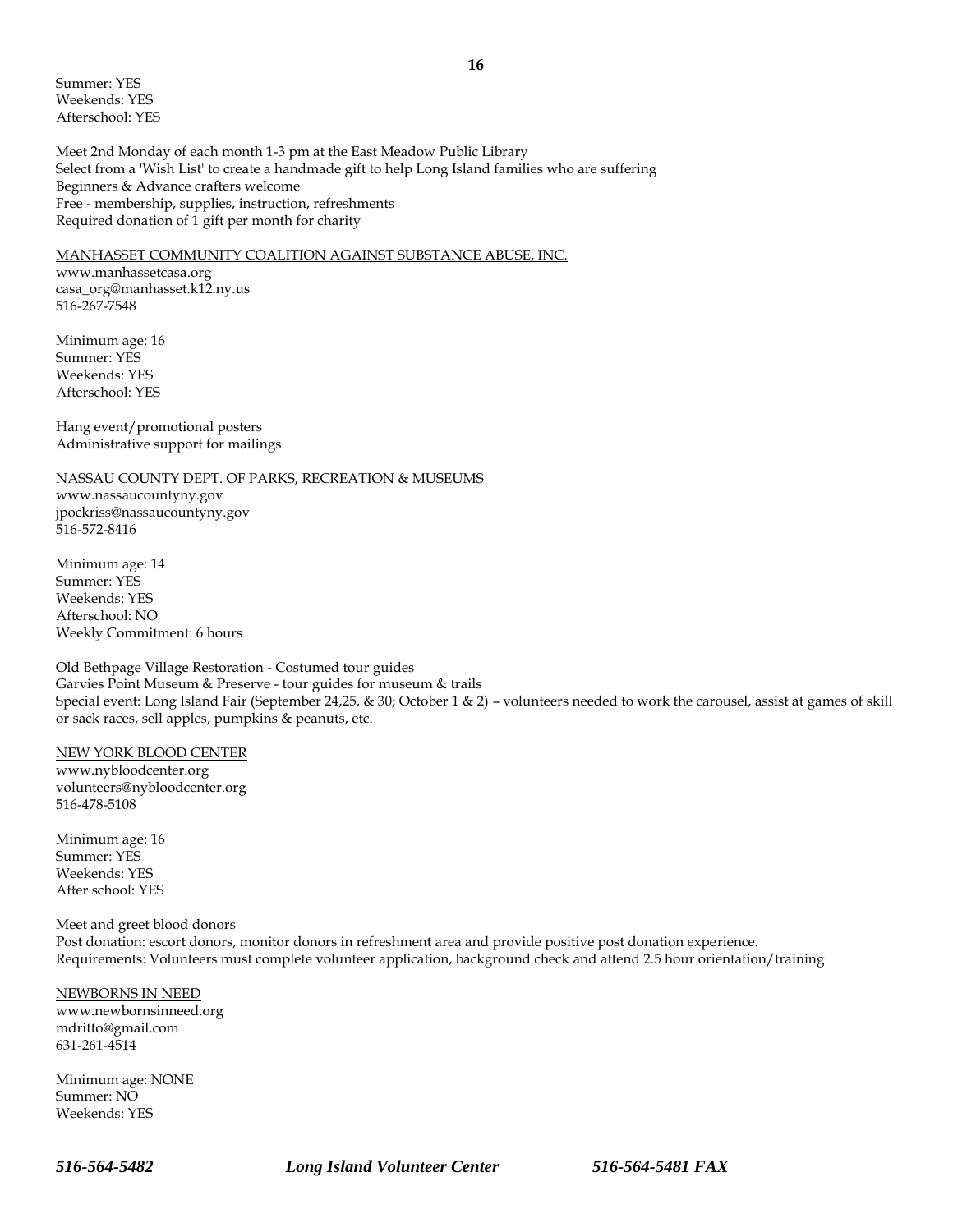#### Afterschool: NO

Knit or crochet baby afghans & hats Host a "Baby Shower" at your school or club or at a local Pre-School, collecting new and gently used baby items sizes newborn to 12 months Sort & wash items and deliver to a location in Huntington

#### NORTH SHORE LAND ALLIANCE

www.northshorelandalliance.org andrea@northshorelandalliance.org 516-626-0908

Minimum age: HS & COLLEGE Summer: YES Weekends: NO Weekdays: 9 AM – 5 PM

Help remove invasive plants, restore trails, and help with other maintenance oriented activities Additional tasks involve online research, database and record management, filing, and preparing bulk mailings

#### PAL-O-MINE EQUESTRIAN

www.Pal-O-Mine.org jbotaish@pal-o-mine.org 631-348-1389

Minimum age: 16 Summer: YES Weekends: YES Weekdays: YES

Help in Barn by sweeping, cleaning grain buckets, mucking stalls, cleaning tack and groom boxes Help outside mucking paddocks and raking Help groom horses, minis and donkeys Possibility of assisting as a leader or side-walker Participate in special events, selling food and raffles, helping with arts and crafts and other various activities

#### RICHARD M. BRODSKY FOUNDATION

www.richardmbrodsky.org richard@richardmbrodsky.org 516-770-7724

Minimum age: 15 Summer: YES Weekends: YES Weekdays: YES

Help prepare for Annual 5K Aids Cancer Run Walk by recruiting runners/walkers/volunteers/sponsors, requesting raffle prizes, packaging of toys and trophies, etc.

Write articles & help with social media to raise awareness that people living with HIV and cancer can lead healthy productive lives Encourage people you know living with HIV, cancer or other illnesses to lead an upbeat productive lifestyle and participate in the enjoyment of a FREE 5K AIDS Cancer Run Walk

#### TERRY FARRELL FIREFIGHTERS FUND

http://terryfund.org/new-york amtucker@terryfund.org 631-846-2742

Minimum age: 16 Summer: YES Weekends: YES Weekdays: YES

**17**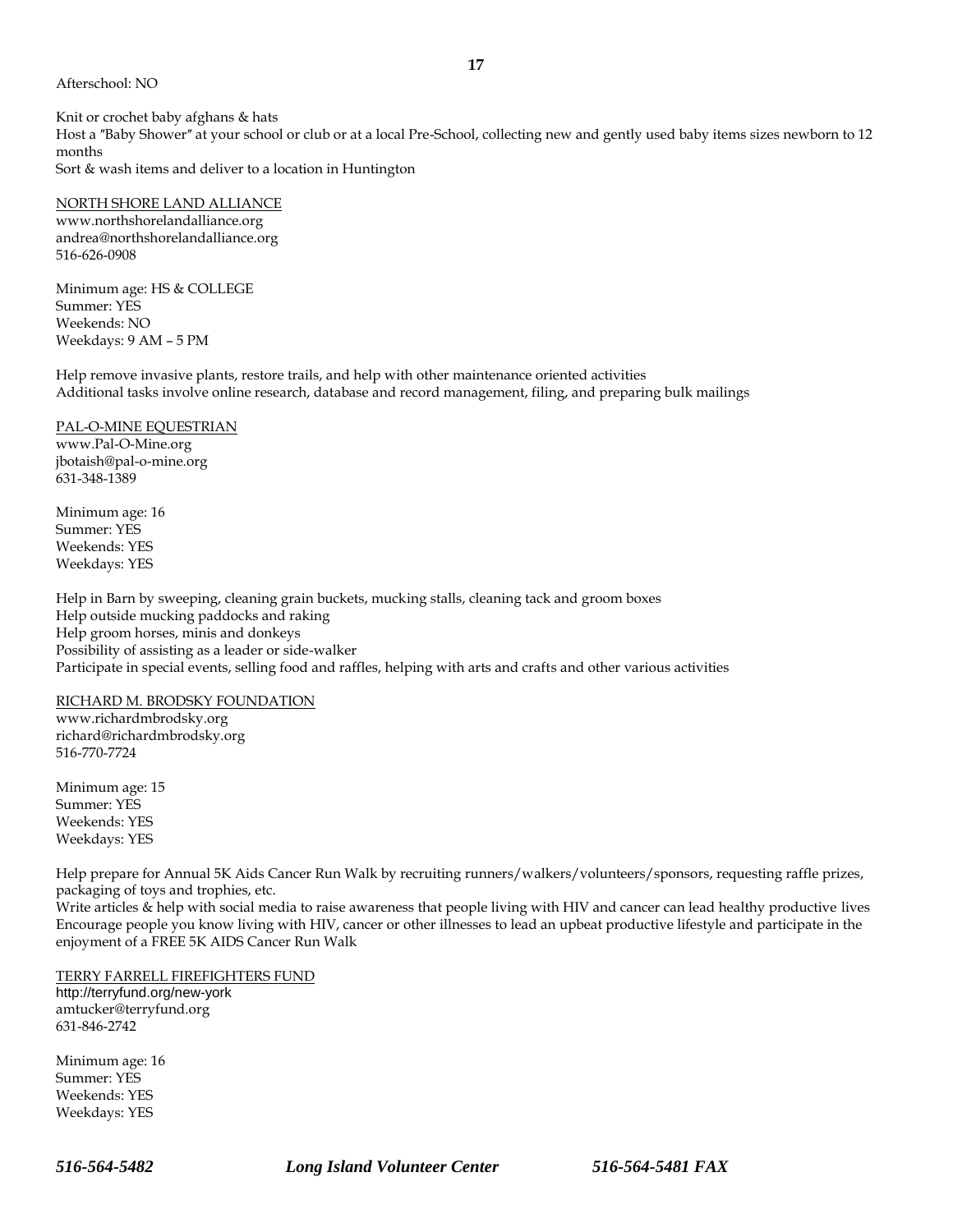Work in warehouse, assist in the office, and help with the pick-up of gear with an adult driver

THE BOOK FAIRIES www.thebookfairies.org info@thebookfairies.org 516-557-6645

Minimum age: NONE Summer: YES Weekends: YES Weekdays: YES

Volunteers help sort books for children in need across Long Island and metropolitan New York Youth opportunities are every 4-6 weeks on a prescheduled Saturday or Sunday morning. Volunteers of all ages are welcome with parental supervision

THE INN

www.the-inn.org dlopez@the-inn.org (516) 486-8506 x138

Minimum age: VARIES Summer: YES Weekends: NO Weekdays: YES

16 and older: Help prepare and serve meals to guests and provide administrative support in office 10-15 years of age: assist with sorting items, stocking shelves, cleaning

THE WHALING MUSEUM AND EDUCATION CENTER

www.cshwhalingmuseum.org ndayan@cshwhalingmuseum.org 631-367-3418 x17

Minimum age: Entering 7th Grade Summer: YES Weekends: YES Weekdays: YES

Volunteers help with education programs and children's science and art camps Help run craft stations during weekend activities, such as Sailing Saturdays or Dance Parties Other tasks include prepping craft materials, assisting in work with the collection, and preparing marketing materials

#### Websites

*To learn more about volunteering, to locate additional organizations and to find project ideas:* 

| 211 Long Island                  | 211li.org                                 |
|----------------------------------|-------------------------------------------|
| Action without Borders           | idealist.org                              |
| All for Good                     | allforgood.org/                           |
| Create the Good                  | createthegood.org                         |
| Energize, Inc.                   | energizeinc.com                           |
| HandsOn Network                  | handsonnetwork.org                        |
| Junior League of Long Island     | jlli.org                                  |
| Long Island.Com                  | longisland.com (Charity & Volunteer Jobs) |
| Long Island Volunteer Enterprise | liveli.com                                |
| Network for Good                 | networkforgood.com                        |
| New York Cares                   | newyorkcares.org                          |
| New Yorkers Volunteer            | newyorkersvolunteer.org                   |